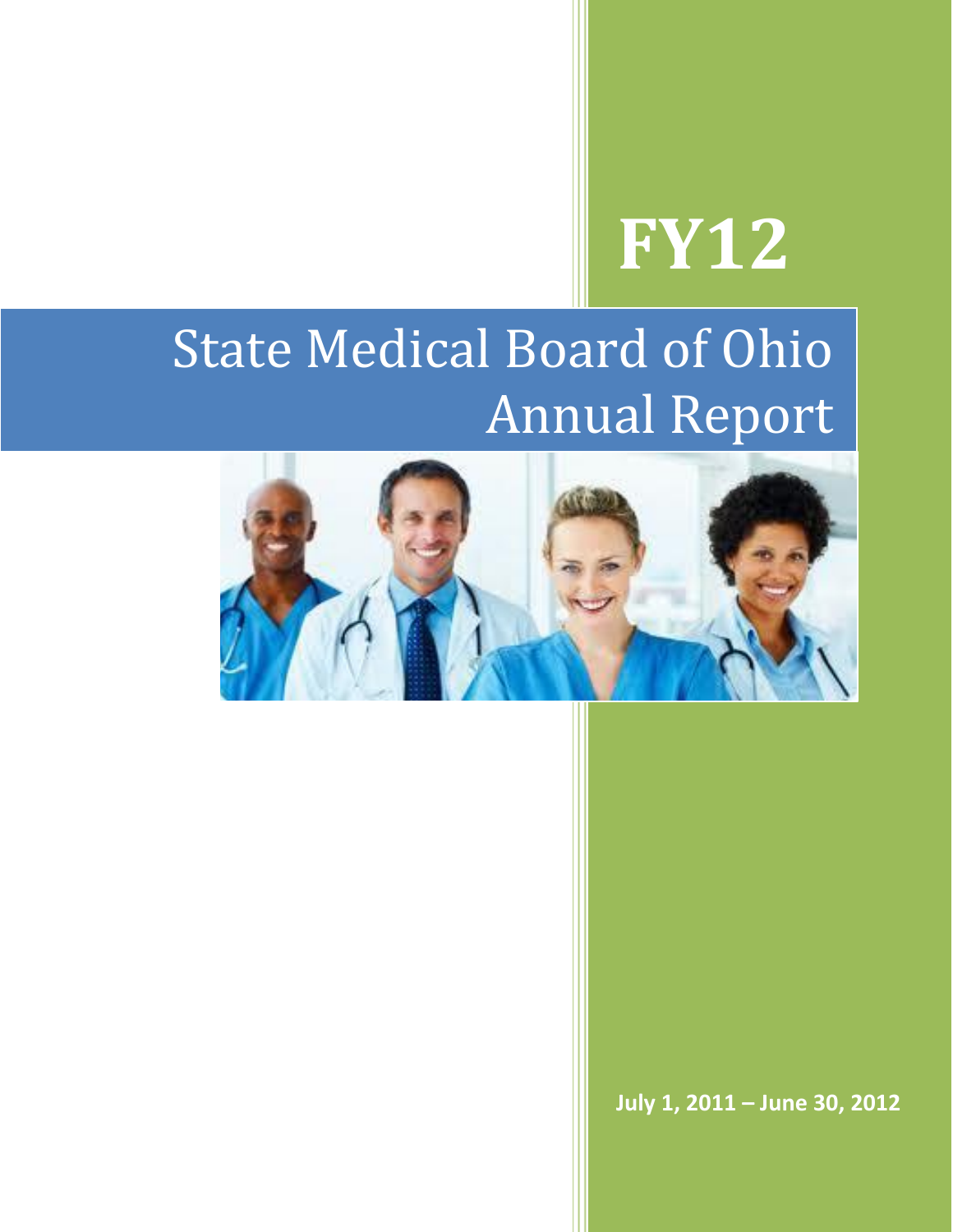### **State Medical Board of Ohio FY12 Annual Report**

### **Table of Contents**

Approved for publication - December 13, 2012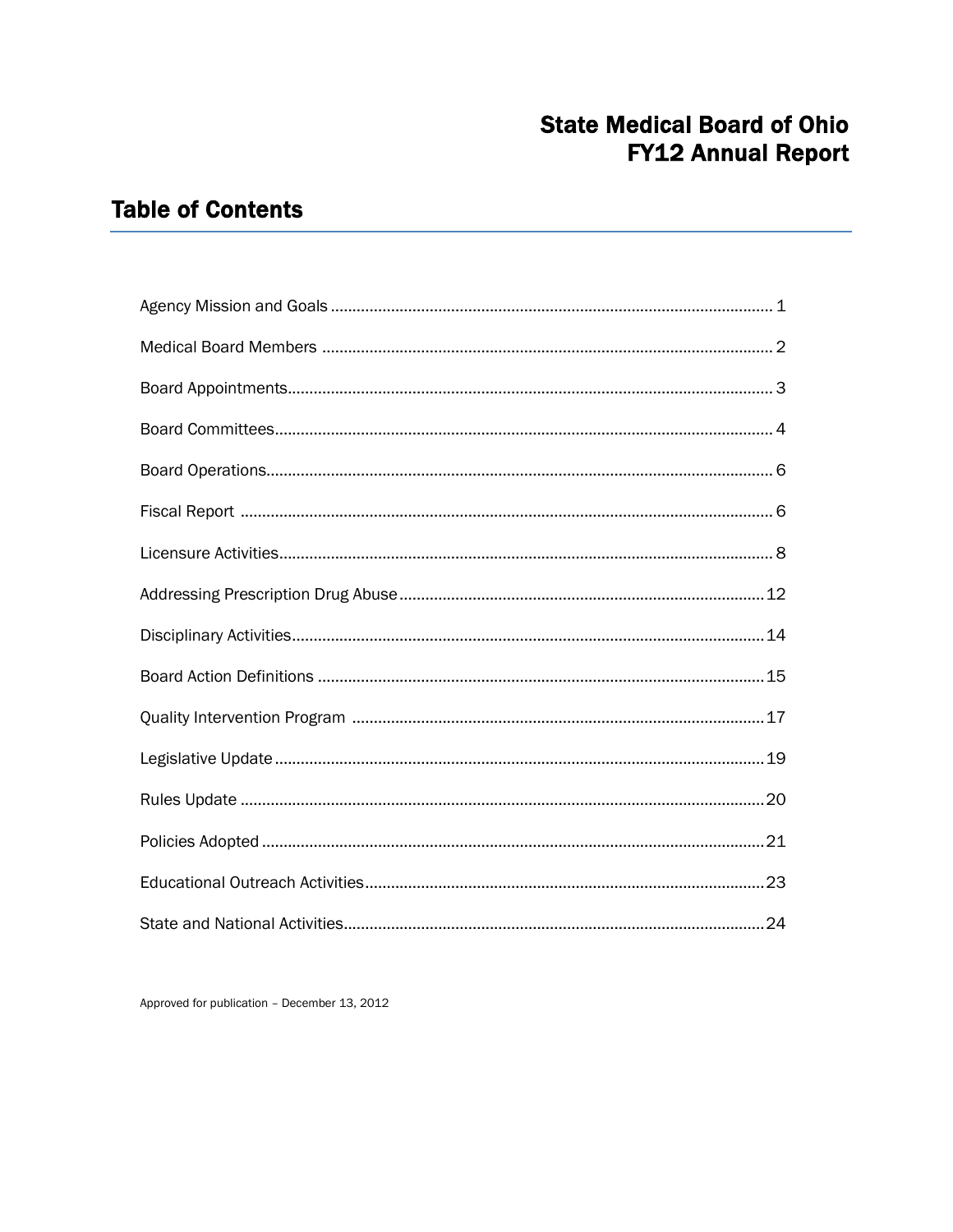# Agency Mission & Goals

Under the authority of the Medical Practices Act and related law, the Medical Board licenses and oversees the practice of medicine and its branches within the state. The Board has jurisdiction over allopathic physicians (M.D.), osteopathic physicians (D.O.), podiatric physicians (D.P.M.), physician assistants (P.A.), anesthesiologist assistants (A.A.), radiologist assistants (R.A.) and acupuncturists (R.A.C.), as well as for practitioners of the limited branches of medicine such as massage therapists (L.M.T.) and cosmetic therapists (C.T.). The Medical Board continues to regulate mechanotherapists and naprapaths licensed by the Board before March 1992.

The Medical Board's regulatory responsibilities include investigating complaints against applicants and licensees, and taking disciplinary action against those who violate the public health and safety standards set by the General Assembly and the Medical Board.

### AGENCY MISSION

To protect and enhance the health and safety of the public through effective medical regulation.

### AGENCY GOALS

- $\cdot$  Ensure that persons practicing medicine meet sufficient standards of education, training, competence and ethics.
- Define and advocate for standards of safe medical practice.
- $\triangle$  Rehabilitate, when possible, persons who are impaired or who practice medicine unethically or below minimal standards of care, and prohibit persons who have not been rehabilitated from practicing medicine.
- Prohibit persons from practicing medicine whose violations are so egregious as to forfeit the privilege or who otherwise lack the legal authority.
- Provide information about the licensees of the Medical Board, the Board's functions and operations, and the laws governing the practice of medicine.
- Achieve and maintain the highest possible levels of organizational efficacy.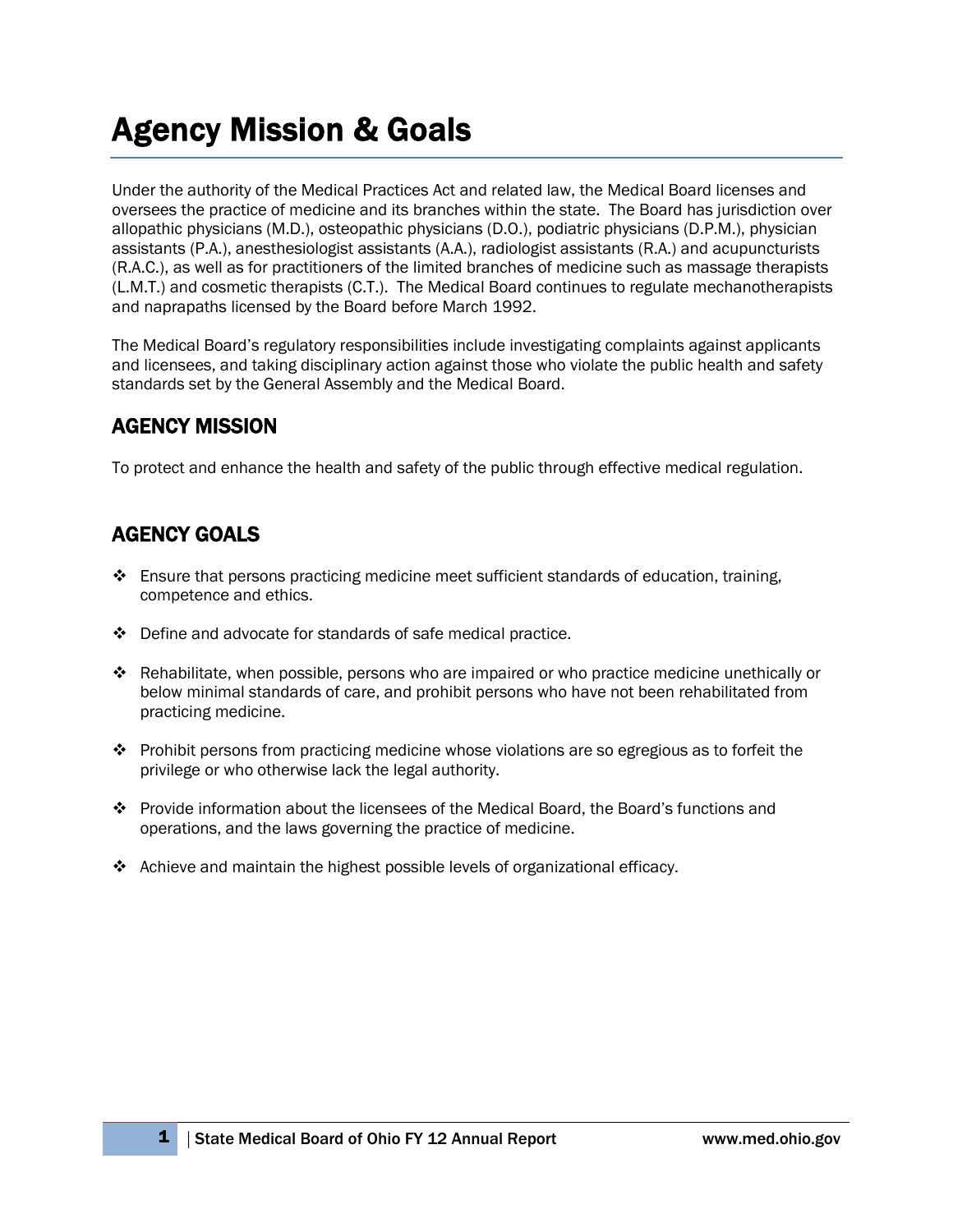# Medical Board Members

The Medical Board is comprised of twelve members: nine physicians (seven MD, one DO, and one DPM) and three non-physician public members. All of the Board members are appointed by the Governor and serve five-year terms. Appointment terms are staggered to provide continuity and Board members may be reappointed. Two members are selected by their peers on the Board to serve as the Board's Secretary and Supervising Member who oversee the Board's investigatory process.

During FY12, the Medical Board met each month in the Administrative Hearing Room on the 3<sup>rd</sup> floor of the Rhodes Office Tower, 30 East Broad Street, Columbus, Ohio. Meeting agendas and minutes are available on the Board's website: [www.med.ohio.gov.](http://www.med.ohio.gov/) In addition to the regularly scheduled monthly meetings in FY12, the Board met three times by telephone conference to issue a summary suspension to a licensee, or to accept the voluntary surrender of a doctor's license to practice. HB93, effective June 2011, authorized the Board to accept voluntary surrenders via teleconference. The Board also held a special meeting on August 18, 2011 to adopt Rule 4731-29-01, Standards and Procedures for Operation of a Pain Management Clinic.

### 2011 BOARD MEMBERS - July 1, 2011 through December 31, 2011

| Marchelle Suppan, DPM, MBA, President                                                                      | Dalsukh Madia, MD                                             |
|------------------------------------------------------------------------------------------------------------|---------------------------------------------------------------|
| Podiatry - Orrville, OH                                                                                    | Anesthesiology - Marion, OH                                   |
| Darshan Mahajan, MD, Vice President                                                                        | Kris Ramprasad, MD                                            |
| Neurology - Elyria, OH                                                                                     | Gastroenterology - Cincinnati, OH                             |
| Jack Amato, MD, Supervising Member as of<br>6/11<br>OB/GYN - Irondale, OH                                  | Anita M. Steinbergh, DO<br>Family Practice - Westerville, OH  |
| Lance Talmage, MD, Secretary until 12/11                                                                   | Susan Stephens, MD (resigned 11/11)                           |
| OB/GYN - Toledo, OH                                                                                        | Orthopedic Surgery - Cleveland, OH                            |
| Raymond J. Albert, Supervising Member<br>until $6/11$ ; (resigned $9/11$ )<br>Consumer Member - Amanda, OH | J. Craig Strafford, MD, MPH, FACOG<br>OB/GYN - Gallipolis, OH |
| Laurie Elsass                                                                                              | W. Frank Hairston, Jr.                                        |
| Consumer Member - Dublin, OH                                                                               | Consumer Member - Ravenna, OH                                 |
| Robert Gerbig (11/11)<br>Consumer Member - Powell, OH<br>Deceased 11/11                                    |                                                               |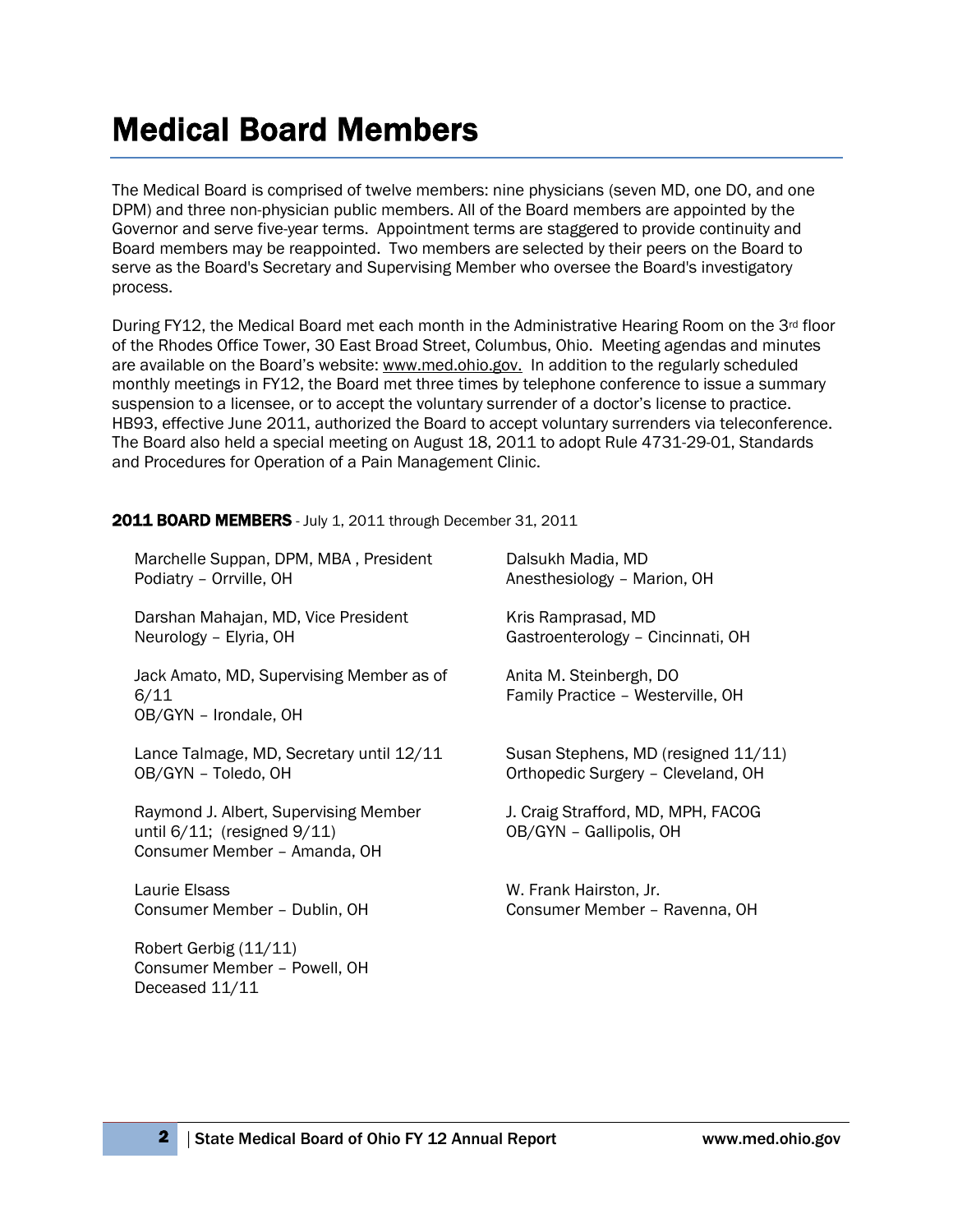## Medical Board Members

### **2012 BOARD MEMBERS** - January 1, 2012 through June 30, 2012

Darshan Mahajan, MD, President Neurology – Elyria, OH

Anita M. Steinbergh, DO, Vice President Family Practice – Westerville, OH

Jack Amato, MD, Supervising Member until term ended 3/12 –OB/GYN – Irondale, OH

J. Craig Strafford, MD, MPH, FACOG **Secretary** OB/GYN – Gallipolis, OH

Mark Bechtel, MD (appointed 1/12; elected Supervising Member 6/12) – Dermatology – Westerville, OH

Laurie Elsass Consumer Member – Dublin, OH

Physician (MD) position pending

W. Frank Hairston, Jr. Consumer Member – Ravenna, OH

Donald R. Kenney, Sr. (appointed 2/12) Consumer Member – Westerville, OH

Dalsukh Madia, MD Anesthesiology – Marion, OH

Kris Ramprasad, MD Gastroenterology – Cincinnati, OH

Marchelle Suppan, DPM, MBA Podiatry – Orrville, OH

Lance Talmage, MD OB/GYN – Toledo, OH, (acting Supervising Member 3/12 - 6/12)

# Board Appointments in FY12

Governor John Kasich appointed the following persons to the Medical Board during FY12:

Robert Gerbig, of Powell, was appointed to the Board as a consumer representative on November 2, 2011, to serve the remainder of the term of Raymond J. Albert, who resigned in September 2011. Sadly, Mr. Gerbig died on November 28, 2011 before he was able to begin his service on the Board.

Mark Bechtel, MD, of Westerville, was appointed in January 2012. He replaced Dr. Susan Stephens who resigned. A dermatologist, Dr. Bechtel is a member of the Section of Dermatology at Nationwide Children's Hospital in Columbus and an Associate Professor of Clinical Dermatology and Director of the Division of Dermatology at The Ohio State University College of Medicine. He is active in teaching medical students, dermatology residents, pediatric residents and internal medicine residents.

Donald R. Kenney, Sr., of Westerville, was appointed in February 2012 to the vacant consumer position on the Medical Board. Mr. Kenney is an established real estate developer and business professional.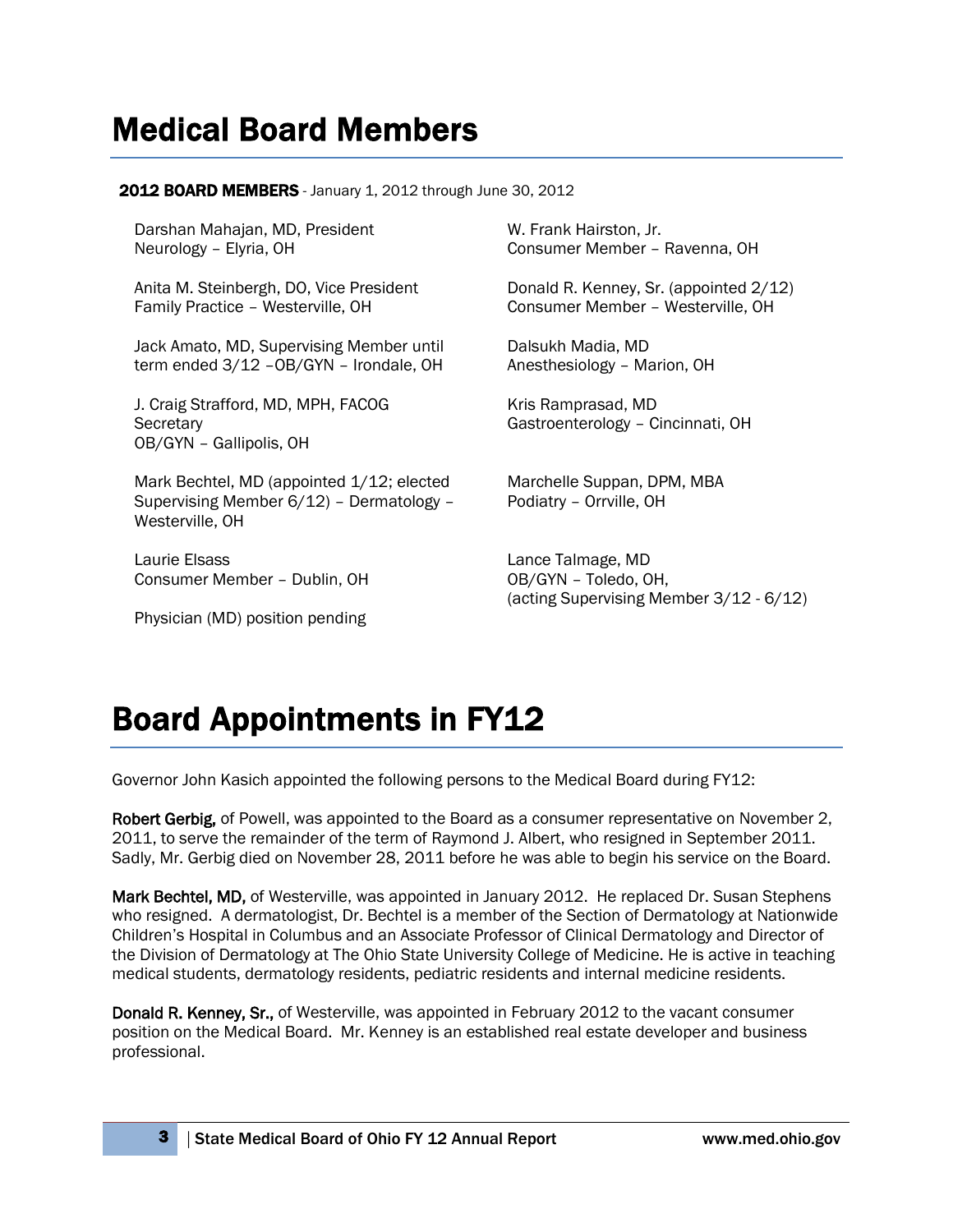# Remembering Raymond J. Albert

### *Raymond J. Albert*

May 27, 1927—Oct. 19, 2011 Medical Board Member 1987—2011

There really aren't words to express the impact Ray Albert made during his 24 years of service on the State Medical Board. In his unassuming way, Mr. Albert made several firsts during his tenure on the Board. He was the first public member to serve as Board President, the first public member to serve as Supervising Member of the Board, and he set the record for years of service as a public member. He helped all of us remember to keep the patient first when setting policy and making disciplinary decisions.

As Supervising Member of the Board, he worked closely with the Board Secretary to oversee the Board's complaint investigation and enforcement activities. During his 14 years as Supervising Member, Mr. Albert reviewed over 54, 000 complaints which resulted in nearly 2,600 Board actions. He instituted several processes that helped the agency prioritize its caseload and address issues consistently and fairly.

Mr. Albert conducted innumerable office conferences with licensees on probation due to a Board action. Many of those actions involved physicians with chemical dependency issues. A strong advocate for physicians in recovery, he set the framework and molded the Medical Board's probationary monitoring program. His no nonsense yet compassionate demeanor was a lifeline to many physicians – helping them heal and return to productive medical practice. These efforts are his enduring legacy.

# Medical Board Committees

The Medical Board addresses a variety of policy issues through its standing committees. Committees formulate recommendations that are forwarded to the full Board for action.

The committee structure includes two groups. The Executive Director and Executive staff members conduct research and provide support to the committees. Committee meetings are held prior to the monthly Board meetings and committee agendas are posted on the Medical Board's website. Board actions on committee recommendations are included in the Board meeting minutes.

### PHYSICIAN ASSISTANT POLICY COMMITTEE (PAPC)

The Physician Assistant Policy Committee (PAPC) is the only statutorily required committee of the Medical Board. In compliance with Section 4730.05, Ohio Revised Code, the PAPC meets at least four times per calendar year to review and make recommendations concerning the education and licensure requirements for physician assistants; existing and proposed rules pertaining to the practice of physician assistants and the supervisory relationship between physician assistants and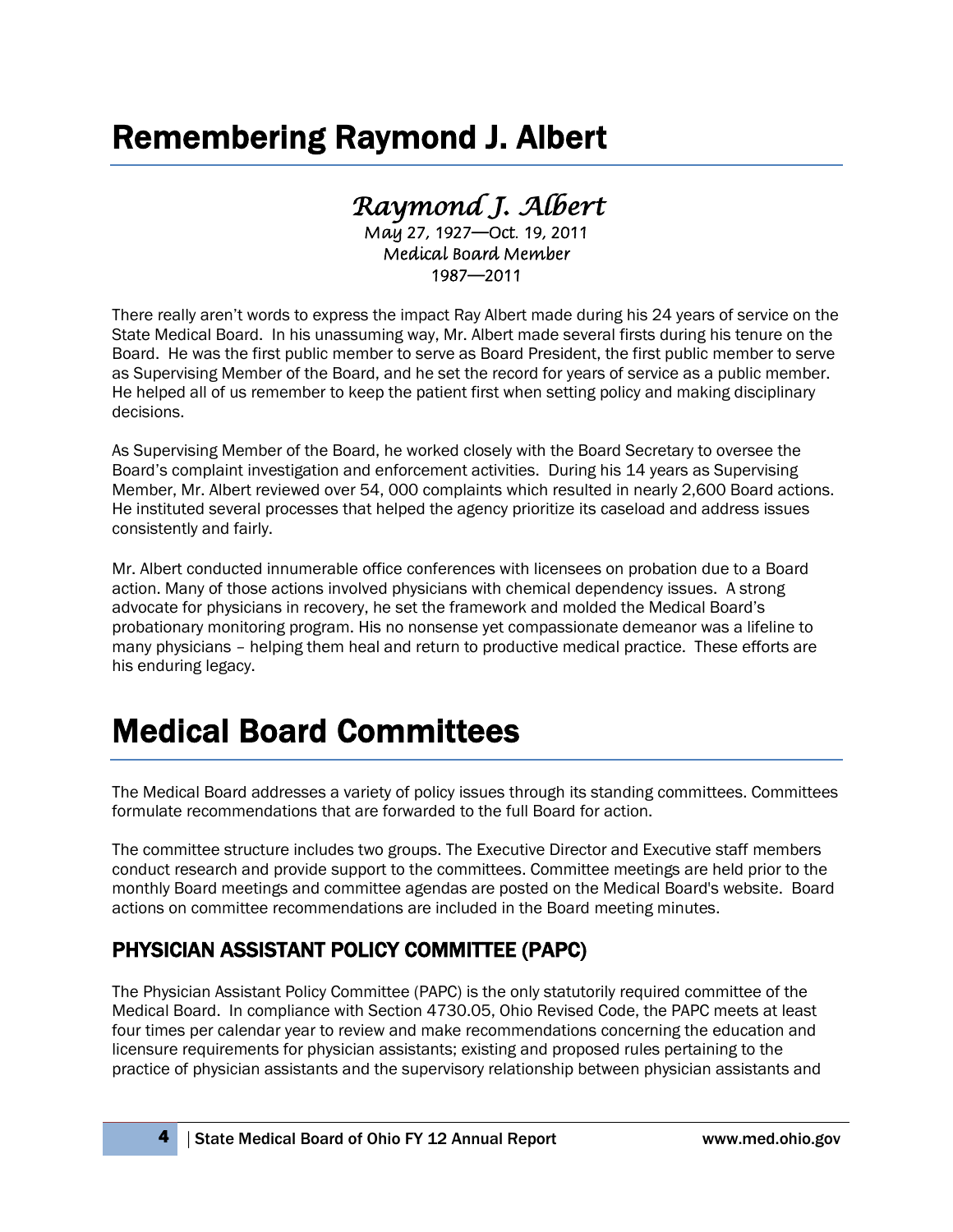# Medical Board Committees

supervising physicians; application forms and procedures; and physician-delegated prescriptive authority for physician assistants in accordance with Section 4370.38, Ohio Revised Code. Recommendations made by the PAPC are forwarded to the Board's Committee Group 2 for further review and recommendation to the full Board.

During FY12, the PAPC focused on review of special services plan requests and post-graduate education equivalency issues. Additionally, the PAPC clarified issues related to the Physician Assistant Formulary and considered revisions to the formulary. Information about physician assistant licensure and the activities of the Physician Assistant Policy Committee are posted on the Medical Board's website.

Those listed below served on the Physician Assistant Policy Committee in FY12:

| Robert Zaayer, Jr., PA-C, Chair - Dayton, OH | Deborah A. Lange, RPh               |
|----------------------------------------------|-------------------------------------|
| David Ballinger, PA-C                        | Eric Luckage - Columbus, OH         |
| James Fry, MS, PA-C - Middletown, OH         | Lance A. Talmage, MD - Toledo, OH   |
| John M. Jonesco, DO - Oberlin, OH            | James Natalie, MD - Chillicothe, OH |

### MASSAGE THERAPY ADVISORY COMMITTEE

The Medical Board formed the Massage Therapy Advisory Committee (MTAC) in 2003 to identify and address issues specific to the profession. MTAC met four times during FY12. The Committee discussed education, testing, and registration requirements for LMT's, as well as issues related to the scope of practice of massage therapy. MTAC recommendations were forwarded to the Board's Committee Group 2 for further review and recommendation to the full Board.

The Massage Therapy Advisory Committee supported the Board's efforts to obtain statutory changes to permit the Medical Board to accept the Massage and Bodywork Licensing Examination (MBLEx) offered by the Federation of State Boards of Massage Therapy for Ohio licensure in lieu of the examination created and administered by the Medical Board. The Medical Board began accepting the MBLEx on January 24, 2012.

The following professionals served on the Massage Therapy Advisory Committee in FY12:

| Richard A. Greely, M. Ed., LMT, Chair -<br>Columbus, OH | Jeanne deMontagnac-Hall, BS, LMT -<br>West Chester, OH |
|---------------------------------------------------------|--------------------------------------------------------|
| Dennis J. Gibbons, M.Ed., LMT -<br>Beachwood, OH        | Susan Edgar, LMT - Columbus, OH                        |
| Karen Fink, RN, BSN, LMT - Cleveland, OH                | Ramona Chance, LMT - Grove City, OH                    |
| Lisa Keys, LMT - Hillsboro, OH                          | Michael Moore, LMT - Columbus, OH                      |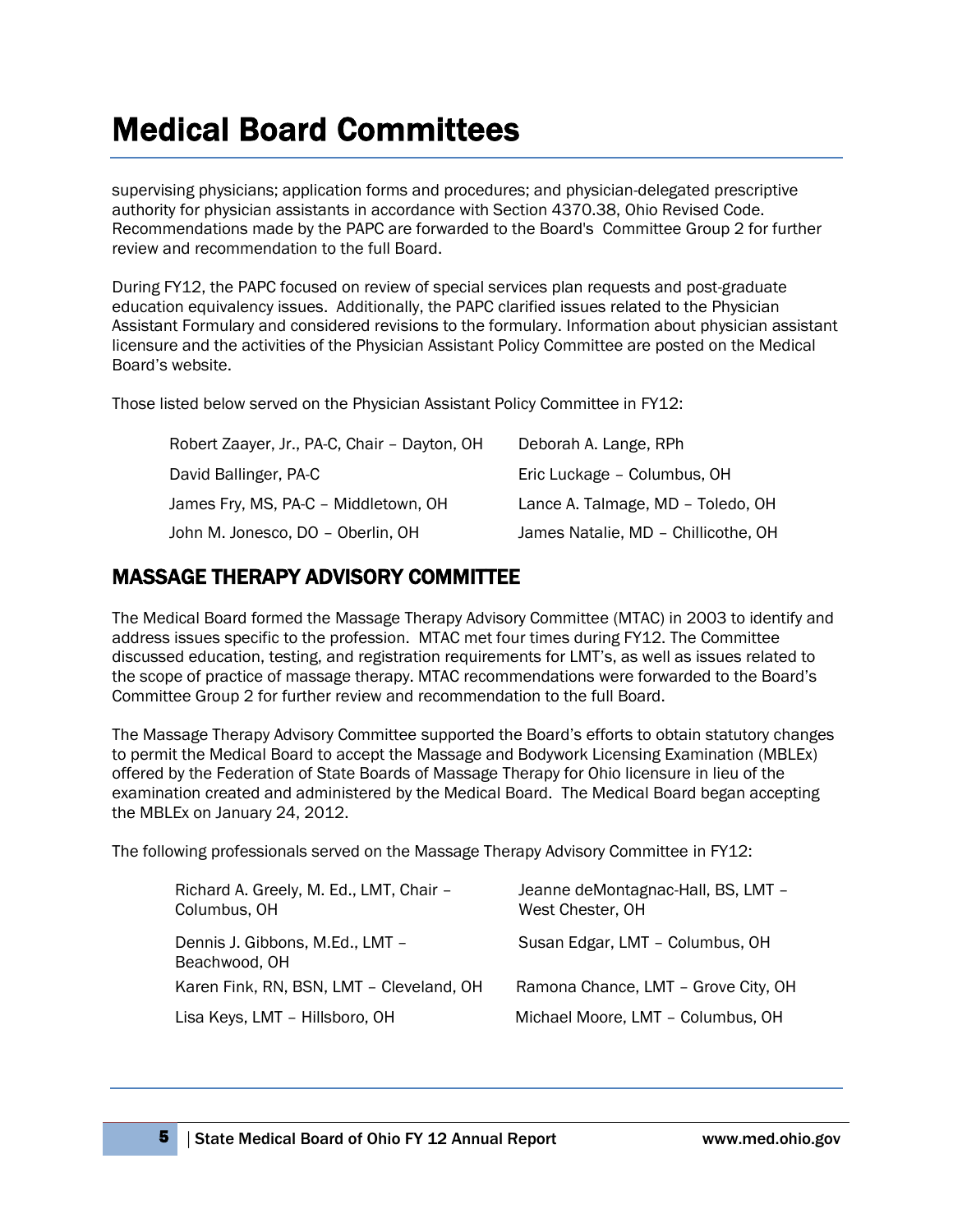# Board Operations

The Executive Director oversees day-to-day operations. During FY12, staffing levels included approximately 76 full time and one intermittent position. Medical Board operations are funded exclusively through licensing-related fees that are non-general revenue fund sources.

### FY 12 Fiscal Report

Medical Board operations are funded exclusively through licensing fees that are separate from the state's general revenue sources. Agency revenues totaled \$8,795,400 in FY12. During FY12, House Bill 153 of the 129<sup>th</sup> General Assembly set the licensure application fee for massage therapists at \$150, and the biennial license renewal fee for massage therapists and cosmetic therapists increased from \$50 to \$100.

| <b>Medical Board</b>               |    | <b>FY12</b> |
|------------------------------------|----|-------------|
| <b>Revenue by License Type</b>     |    |             |
| <b>Holding Account</b>             | \$ |             |
| Miscellaneous/Other                | \$ | (10)        |
| AA -- Anesthesiologist Asst.       | \$ | 18,425      |
| AC -- Acupuncturist                | \$ | 19,750      |
| CT -- Cosmetic Therapist           | \$ | 9,015       |
| DO -- Osteopathic Medicine         | \$ | 914,705     |
| DPM -- Podiatric Medicine          | \$ | 162,810     |
| MD -- Medicine                     | \$ | 6,363,335   |
| MT -- Massage Therapist            | \$ | 562,450     |
| PA -- Physician Assistant          | \$ | 430,190     |
| RA -- Radiology Assistant          | \$ | 1,400       |
| LICS -- Misc./Mechano./Limited Br. | \$ | 310,210     |
| PUBL -- Public Records (copies)    | \$ | 339         |
| <b>STAFF/OTHER Reimbursements</b>  | \$ | 2,781       |
| TOTAL                              | \$ | 8,795,400   |

| <b>HISTORICAL COMPARISON - REVENUE</b> |             |  |
|----------------------------------------|-------------|--|
| $FY09 - (7/08 - 6/09)$                 | \$7,349,532 |  |
| $FY10 - (7/09 - 6/10)$                 | \$8,610,148 |  |
| $FY11 - (7/10 - 6/11)$                 | \$7,512,171 |  |
| $FY12 - (7/11 - 6/12)$                 | \$8,795,400 |  |

Revenue increases in even-numbered fiscal years as the biennial licensure renewal deadline is January 31<sup>st</sup> for anesthesiologist assistants, physician assistants, radiologist assistants, and acupuncturists.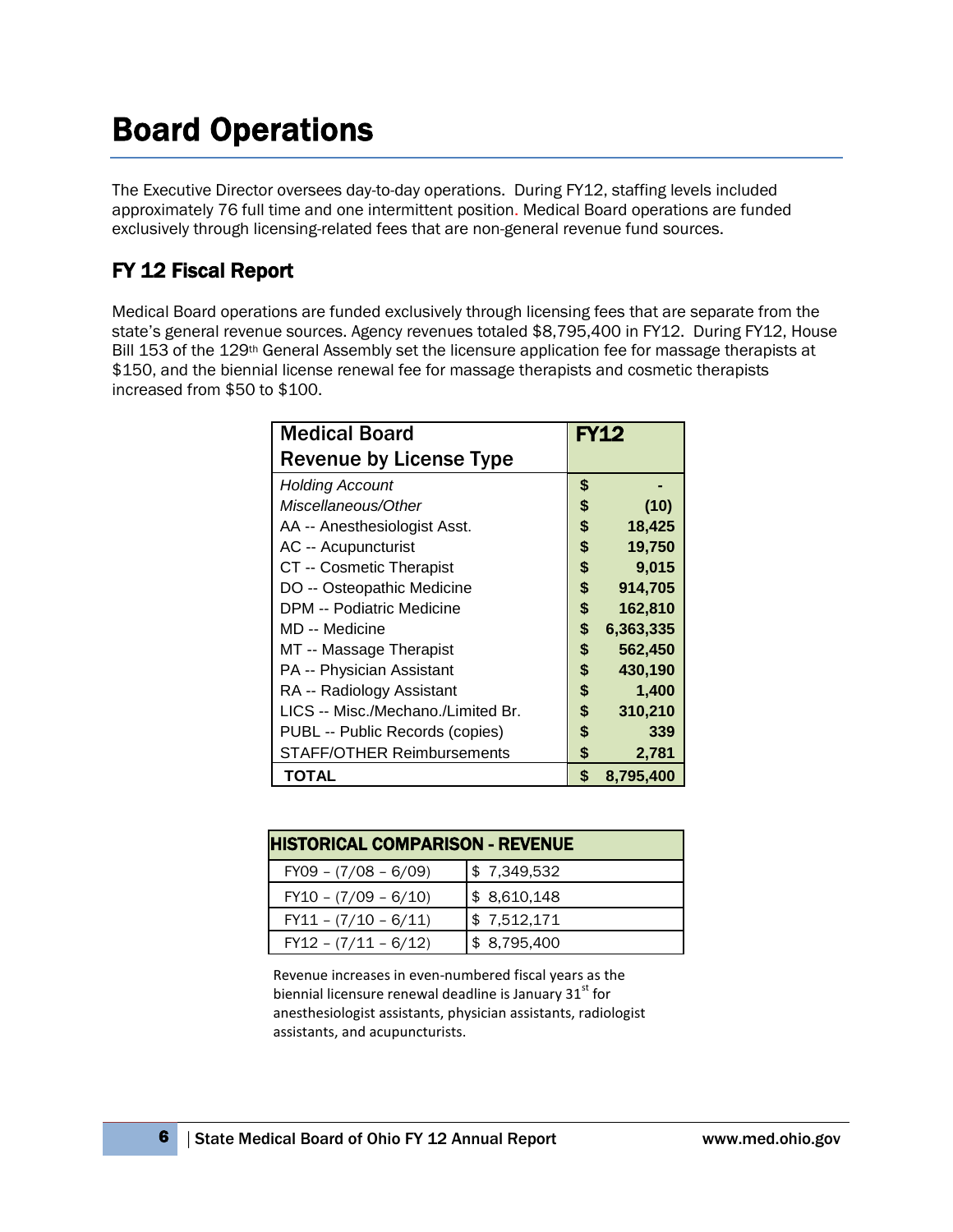### FY12 EXPENSES

The FY12 expenses for the agency totaled \$8,492,474. Payroll costs account for 83% of agency expenses. Operational expenses for office rent, computer services, medical expert contracts, equipment, maintenance and other support services account for the remaining 17% of the agency expenses.

During FY12, \$240,000 was transferred from the Medical Board's operating fund to the Department of Administrative Services Office in order to fund a pro-rated portion of the purchase of a new Elicensing system that will be shared by most regulatory boards. The E-licensing system is the backbone of agency operations. The data system supports the agency's on-line licensure renewal process and enforcement case tracking.

| <b>HISTORICAL COMPARISON - EXPENSES</b> |             |  |
|-----------------------------------------|-------------|--|
| FY <sub>09</sub>                        | \$8,525,616 |  |
| <b>FY10</b>                             | \$8,542,580 |  |
| $FY11*$                                 | \$8,777,478 |  |
| FY12                                    | \$8,492,474 |  |

The amounts listed for each fiscal year do not include funds that were encumbered at the end of the fiscal year but spent during the following fiscal year.

\*FY11 had 27 pay periods instead of 26

Physician licensure biennial renewal fees have remained at \$305 since 1999. However, only \$285 of the fee supports Medical Board operations. As required in Section 4731.281(B)(1)(h), Ohio Revised Code, the remaining \$20 is deposited in the state treasury to the credit of the Physician Loan Repayment Fund to support the physician loan repayment program (PLRP) managed by the Ohio Department of Health. The Physician Loan Repayment Program is designed to recruit or retain primary care physicians for underserved areas in Ohio. In exchange for loan repayment assistance, the physicians commit to a minimum of two years of practice at an eligible site in a Health Professional Shortage Area (HPSA) or Health Resource Shortage Area, accept Medicare and Medicaid, and otherwise see patients regardless of ability to pay.

Amounts paid to the Physician Loan Repayment Fund from physician renewal fees include:

| <b>FY10</b> | \$362,230       |
|-------------|-----------------|
|             | 489,235 *<br>S. |
| EV11        | 438,700<br>S    |

\*Includes some funds that were carried over from monies received in FY10 that were paid out in FY11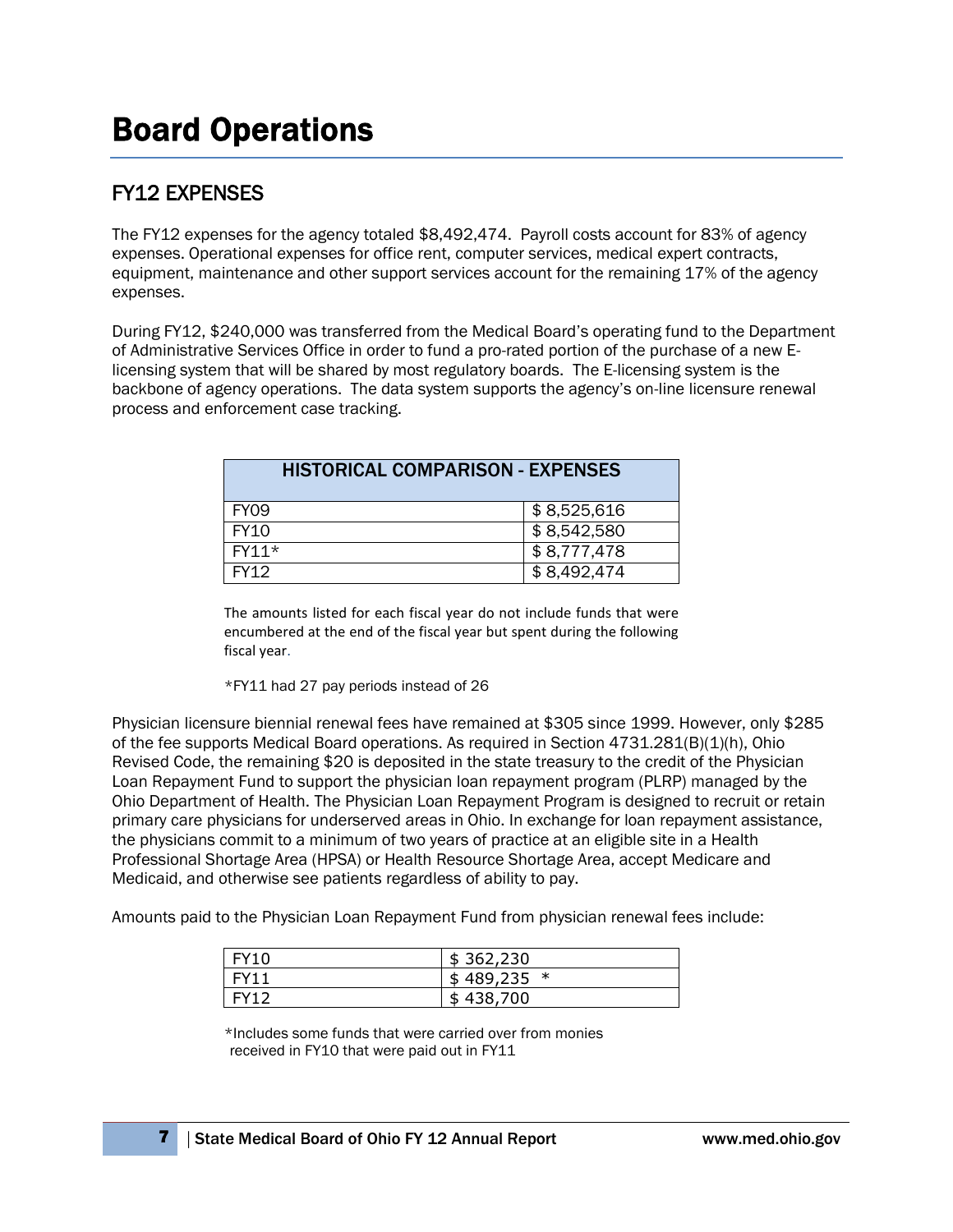The licensure responsibilities of the Medical Board ensure that those practicing medicine and its limited branches meet sufficient standards of education, training, competency and ethics. The training, education and other requirements for licensure established through Ohio law are available for reference from the Medical Board's website.

### Licensees Regulated by the Medical Board

| <b>License Type</b>                 | <b>Total Active</b>             | <b>Total Active</b>             |
|-------------------------------------|---------------------------------|---------------------------------|
|                                     | <b>Licensees</b><br><b>FY11</b> | <b>Licensees</b><br><b>FY12</b> |
| <b>Cosmetic Therapist - CT</b>      | 201                             | 184                             |
| Massage Therapist - LMT             | 11,842                          | 11,808                          |
| Doctor Of Osteopathic Medicine - DO | 5,121                           | 5,265                           |
|                                     |                                 |                                 |
| <b>Medical Doctor - MD</b>          | 37,353                          | 37,612                          |
| Doctor Of Podiatric Medicine - DPM  | 972                             | 967                             |
| Mechanotherapist - DM               | $\overline{31}$                 | $\overline{26}$                 |
| Naprapath - NAP                     | $\overline{1}$                  | $\overline{1}$                  |
| Physician Assistant - PA            | 2,204                           | 2,285                           |
| Radiologist Assistant - RA          | $\overline{\infty}$             | $\overline{8}$                  |
| <b>MD</b> Training Certificate      | 4,229                           | 3,562                           |
| DO Training Certificate             | 968                             | 846                             |
| <b>DPM Training Certificate</b>     | 94                              | 79                              |
| Acupuncturist - AC                  | 183                             | 187                             |
| Anesthesiologist Assistant - AA     | 166                             | 180                             |
| <b>Telemedicine Licenses</b>        | 117                             | 134                             |
| <b>GRAND TOTAL</b>                  | 63,490                          | 63,144                          |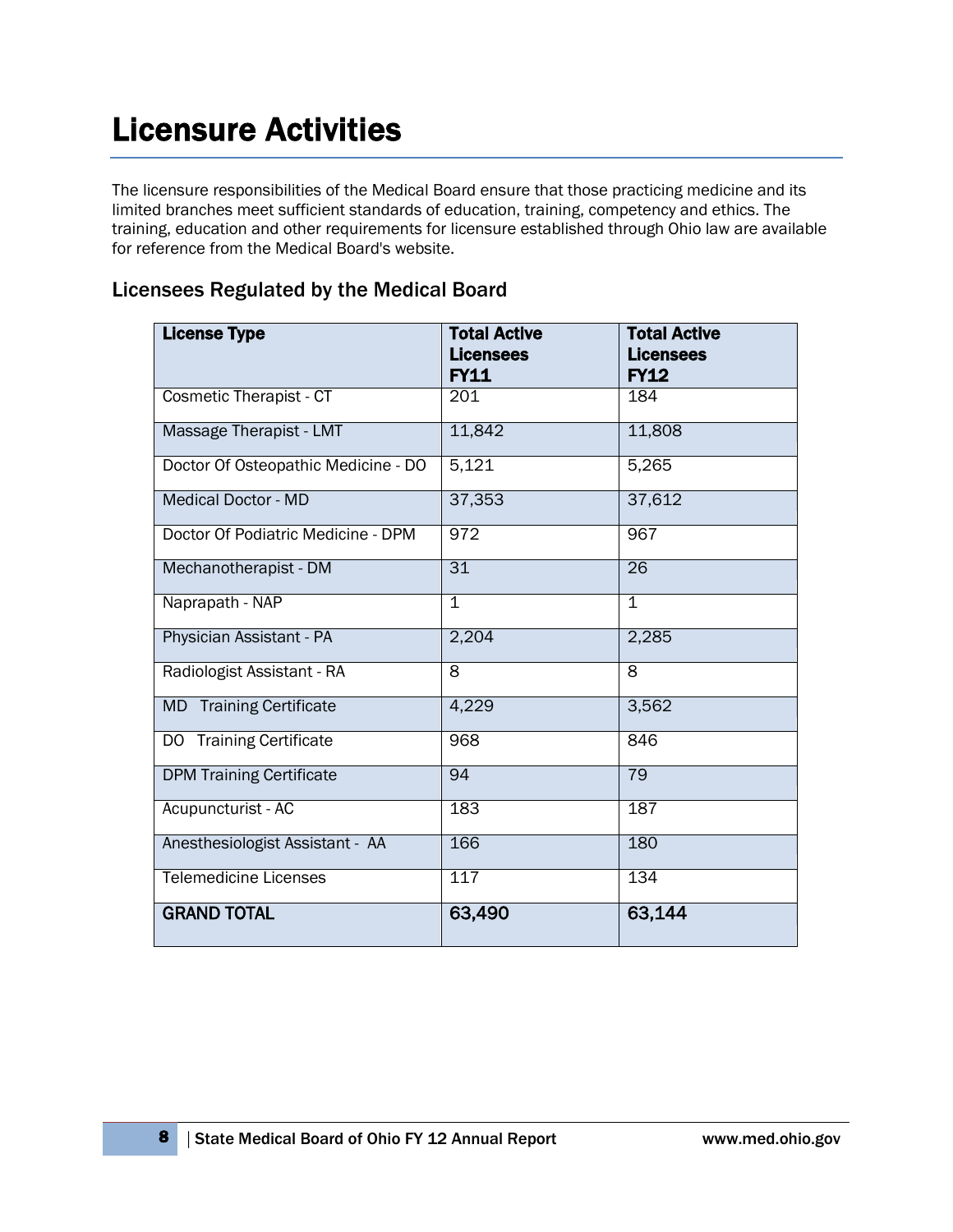### Physician Assistant Certificates to Prescribe

Since October 2007, the Medical Board has issued two types of certificates to qualified Physician Assistants permitting physician-delegated prescriptive authority.

| <b>Types of PA Certificates to Prescribe</b> | <b>Issued in FY11</b> | <b>Issued in FY12</b> |
|----------------------------------------------|-----------------------|-----------------------|
| Provisional certificate to prescribe         | 209                   | 224                   |
| Certificate to prescribe                     | 271                   | 211                   |
|                                              |                       |                       |

| Total number of PAs with active certificates to<br>prescribe | 987 | 153 |
|--------------------------------------------------------------|-----|-----|
|                                                              |     |     |

### Initial Licenses Issued

The following table illustrates the number and types of initial medical and limited branch licenses to practice issued by the Medical Board during FY11 and FY12

| <b>Type of License</b>         | <b>Issued in</b><br><b>FY11</b> | <b>Issued in</b><br><b>FY12</b> |
|--------------------------------|---------------------------------|---------------------------------|
| <b>Medical Doctor</b>          | 1,804                           | 2,152                           |
| Doctor of Osteopathic Medicine | 314                             | 382                             |
| Doctor of Podiatric Medicine   | 37                              | 40                              |
| Physician Assistant            | 200                             | 251                             |
| Anesthesiologist Assistant     | 12                              | 22                              |
| Massage Therapy                | 764                             | 850                             |
| <b>Cosmetic Therapy</b>        | 3                               | 2                               |
| Acupuncturist                  | 25                              | 22                              |
| Radiologist Assistant          | $\mathfrak{D}$                  | $\Omega$                        |
| <b>TOTAL</b>                   | 3,161                           | 3,727                           |

### Training Certificates & Other Special Licenses

*Training Certificates:* Section 4731.291, Ohio Revised Code, requires those participating in a medical residency or fellowship training program in Ohio to obtain a training certificate or a full license.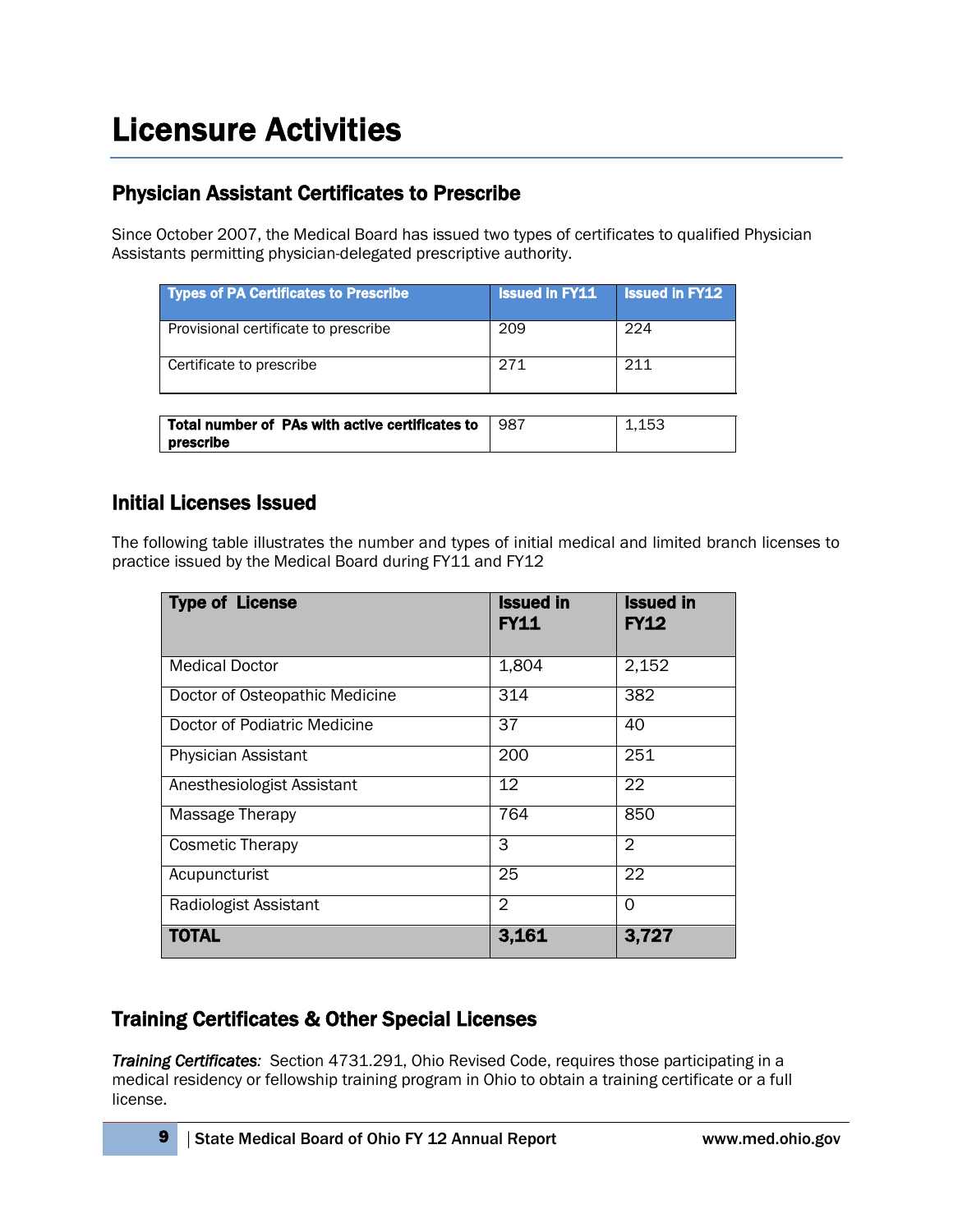*Telemedicine Certificates:* The "practice of telemedicine" means the practice of medicine in this state through the use of any communication, including oral, written, or electronic communication, by a physician located outside of this state. In accordance with Section 4731.296, Ohio Revised Code, the Board issues Telemedicine Certificates to out-of-state practitioners who wish to practice telemedicine in Ohio.

*Special Activity Certificates*: Per Section 4731.294, Ohio Revised Code, special activity certificates are available to those practitioners licensed in another state who will be practicing in this state in conjunction with a special activity, program or event taking place in Ohio. Special activity certificates are valid for no more than 30 days.

*Visiting Medical Faculty Certificates:* As permitted by Section 4731.293, Ohio Revised Code, visiting medical faculty certificates may be issued to those with a license in another state or jurisdiction who have accepted an academic medical appointment in Ohio. Senate Bill 279, effective January 6, 2009, extended the duration of the visiting faculty certificate from one year to three years. The law also permitted those holding a visiting medical faculty certificate before the act's effective date to apply for a second certificate. The Board discontinued issuing Visiting Medical Faculty certificates on June 5, 2012, as this certificate is now called a Clinical Research Faculty Certificate.

*Clinical Research Faculty Certificates:* Per HB292, portions effective June 6, 2012, the Medical Board began issuing Clinical Research Faculty Certificates. Per Section 4731.293, Ohio Revised Code, a clinical research faculty certificate, authorizes the certificate holder to practice medicine and surgery, or osteopathic medicine and surgery, as incidental to the holder's teaching or research duties at an Ohio medical school or osteopathic medical school, or a teaching hospital affiliated with the school. A clinical research faculty certificate may be renewed every three years.

| <b>Other Types of Licenses</b>       | <b>Issued in FY11</b> | <b>Issued in FY12</b> |
|--------------------------------------|-----------------------|-----------------------|
| Training certificates                | 2460                  | 2568                  |
| <b>Telemedicine Certificates</b>     | 19                    | 37                    |
| <b>Special Activity Certificates</b> | 48                    | 36                    |
| <b>Visiting Faculty Certificates</b> | 6                     |                       |

*Emeritus Registration:* Physicians, massage therapists and cosmetic therapists who have been licensed in Ohio for at least 10 years and who have retired from active practice may apply for emeritus registration. Qualified practitioners may opt for this status during the biennial license renewal process. Those choosing this option understand that they are no longer entitled to engage in the practice of medicine, massage therapy or cosmetic therapy.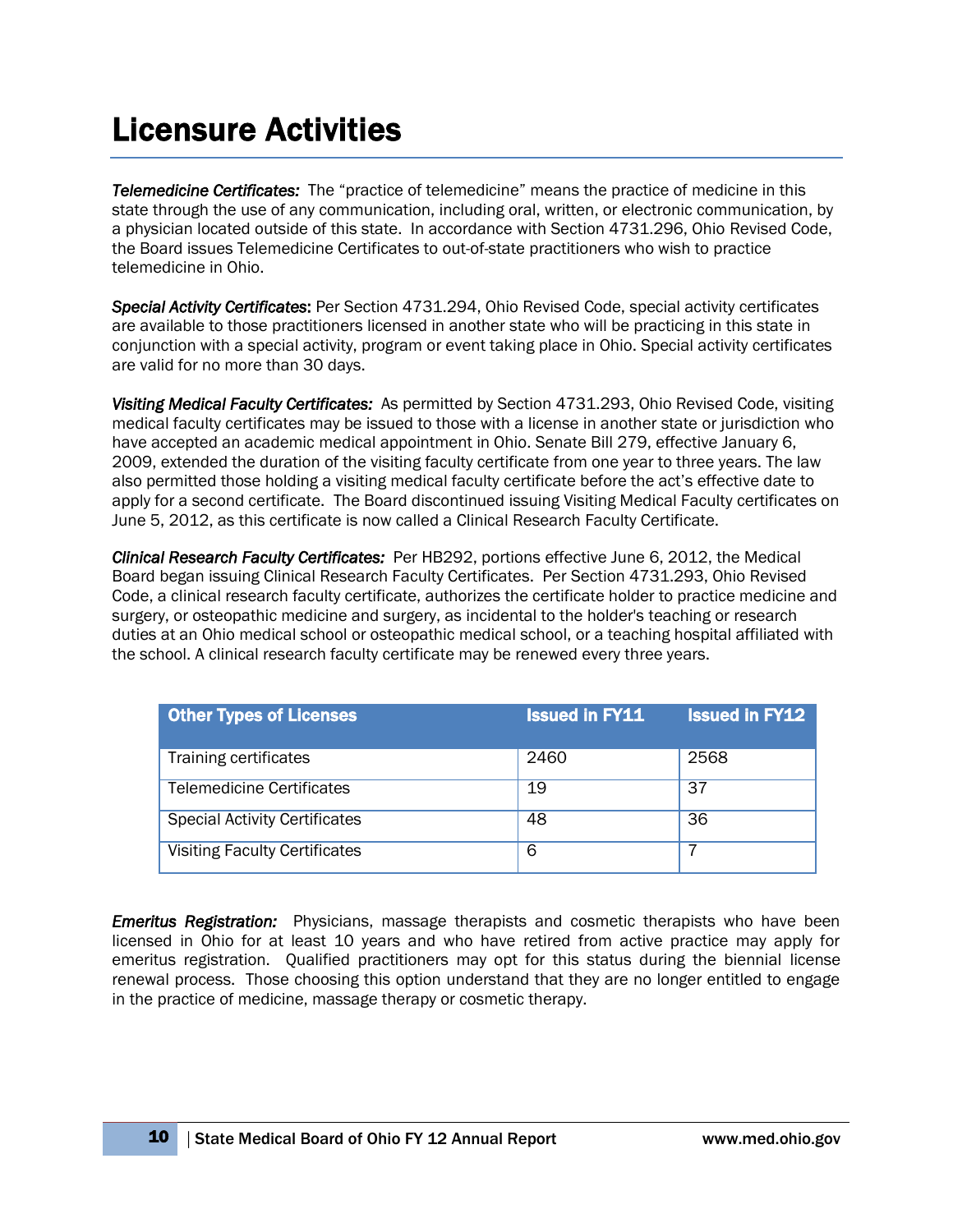*Volunteer's Certificates:* Section 4731.295, Ohio Revised Code, permits the Board to issue a Volunteer's Certificate to a medical or osteopathic physician who has retired from active practice so that the doctor may provide medical services to indigent or uninsured persons. A volunteer's certificate holder may not accept any form of remuneration for providing medical services. The certificate is valid for three years and may be renewed.

| <b>Other Types of Licenses</b> | <b>Issued in FY11</b> | <b>Issued in FY12</b> |
|--------------------------------|-----------------------|-----------------------|
| <b>Emeritus Registration</b>   | 141                   | 161                   |
| Volunteer's Certificates       |                       |                       |

### Licensure Examinations

Licensure examinations for allopathic physicians (M.D.), osteopathic physicians (D.O.), and podiatric physicians (D.P.M.) are administered by national examining boards and are offered throughout the year in a computerized format.

In December 2011, the Medical Board administered an examination to 303 candidates for Massage Therapy licensure. This was the last time the Medical Board administered massage therapy exam was provided.

### New Massage Therapy Licensing Exam Implemented

The Board adopted new and revised rules related to the practice of massage therapy and cosmetic therapy, effective January 24, 2012. The rules recognize the National Massage and Bodywork Licensing Examination (MBLEx) administered through the Federation of State Massage Therapy Boards as the Ohio licensing examination for massage therapists. The massage therapy licensing exam formerly administered by the Medical Board has been discontinued. As of January 24, 2012, eligible massage therapy applicants are able take the computer-based MBLEx examination throughout the year instead of waiting for the Ohio examination formerly administered twice per year by the Medical Board.

Applicants must pass the (MBLEx) and meet all the requirements for licensure under Ohio law to qualify for a massage therapy license in Ohio. Information about the MBLEx examination is available on the website of the Federation of State Massage Therapy Boards.

### Limited Branch Schools

The Medical Board grants Certificates of Good Standing to offer courses in massage therapy to schools satisfying the statutory requirement for curriculum content and instruction hour. Graduation from an approved school satisfies one of the massage therapy licensure eligibility requirements.

During FY12, 68 schools held Certificates of Good Standing. The complete list of approved limited branch schools is available on the Medical Board's website.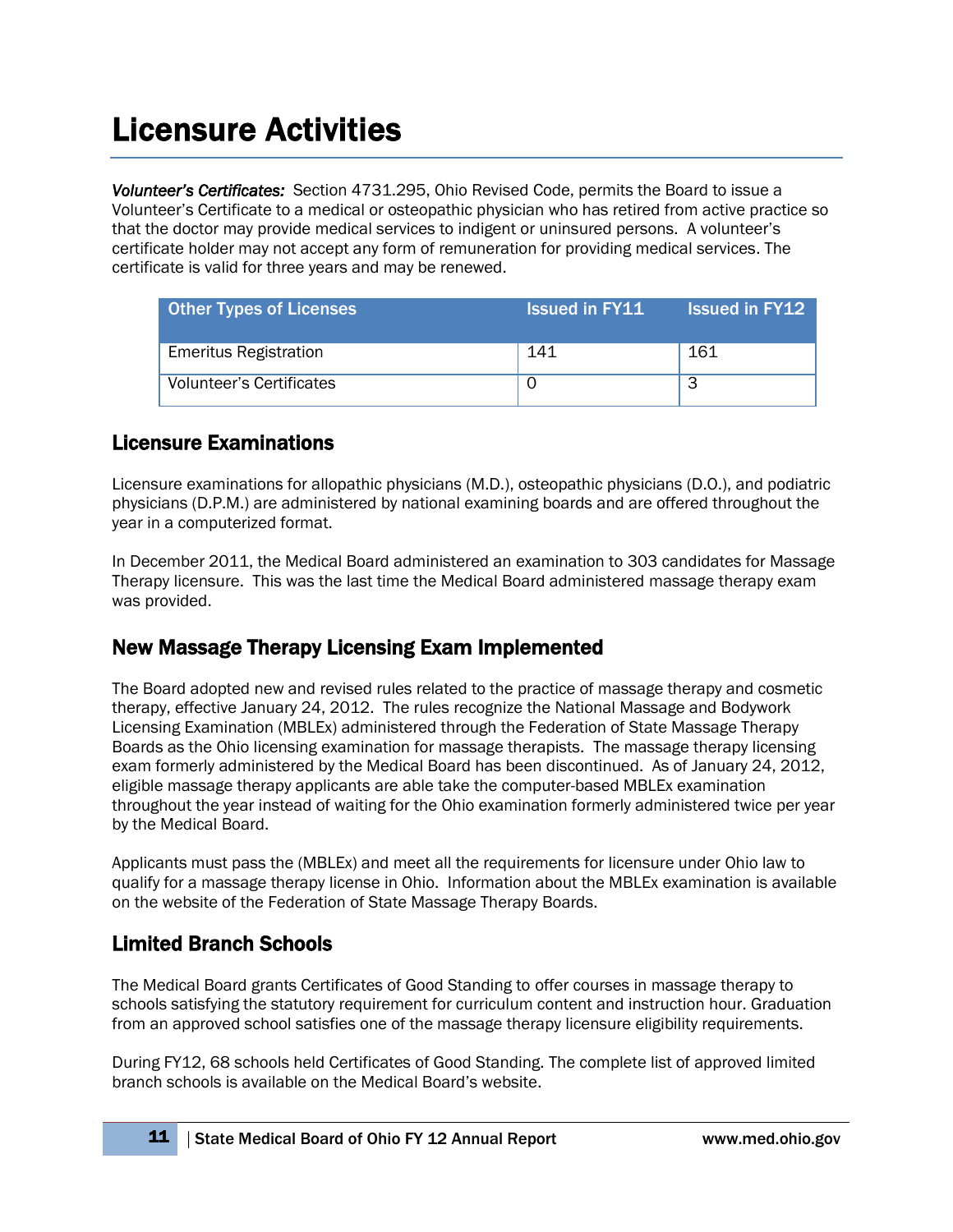# Addressing Prescription Drug Abuse

During 2011 and FY12, the Medical Board joined with the Governor John Kasich's aggressive efforts to reduce prescription drug abuse in Ohio. The agency worked diligently with legislators, law enforcement and other state agencies to craft legislation that would empower regulatory agencies to more forcefully address this complex issue. The passage of HB93, Prescription Drug Abuse, in 2011 bolstered the Medical Board's ability to more efficiently address outlier prescribing cases, and to more effectively address the growing problem of prescription drug diversion by "pill mills." The legislation significantly changed medical practice in Ohio by defining "pain management clinics" and requiring physician ownership and licensure of "pain management clinics.

### Rules for Pain Clinics and Use of OARRS:

Extensive effort was made by the agency to implement the provisions of HB93. The legislation required the Medical Board to adopt rules regarding standards and operation of a pain management clinic. An emergency rule was adopted in June 2011 and the final rule, 4731-29-01, O.A.C., went into effect on August 30, 2011. Additionally, the law also required the Medical Board to establish by rule, standards and procedures for accessing the Ohio Automated Rx Reporting System (OARRS). Rule 4731-11-11, O.A.C., went into effect on November 30, 2011, and marked the first time such standards have been adopted for prescribers in Ohio. The rule identifies clinical situations when a prescriber should access a patient's OARRS report; requires a prescriber to obtain a patient's OARRS report prior to prescribing or personally furnishing specific drugs if specific signs of drug abuse or diversion are identified; and lists red flag patient behaviors that may alert the prescriber to the patient's potential drug abuse or diversion.

### Pain Clinic Inspections Required:

The impact of HB93 on Board operations was far broader than promulgating rules. The emergency rule contained a grandfather clause for physicians who had practiced pain management or other related specialties for the three years immediately prior to the application for pain management clinic licensure. The rule required the Medical Board to complete an investigation to determine if the care provided by the physician owners applying under the grandfather clause complied with the standard of care. In addition, the permanent rule required the Board to conduct a standard of care review for any pain clinic applicant who does not hold subspecialty board certification in pain management or hospice and palliative care.

### Investigative Process Changes:

The agency created an investigative pain clinic inspection process and teamed a Medical Board investigator and Medical Board nurse reviewer to conduct the on-site inspection. In addition to interviewing the licensee and inspecting the facility, a random selection of several patient records required careful review of patient care documentation. Following the on-site inspection, the investigative report and patient record review analysis was reviewed by the Medical Board Secretary and Supervising Member to determine if the pain clinic was in compliance with Board rules. Significant Board resources were deployed to inspect 203 pain clinic facilities, involving 271 physician owners. Pain clinic inspections were in addition to the field investigation of approximately 1,247 other types of complaints assigned in FY12.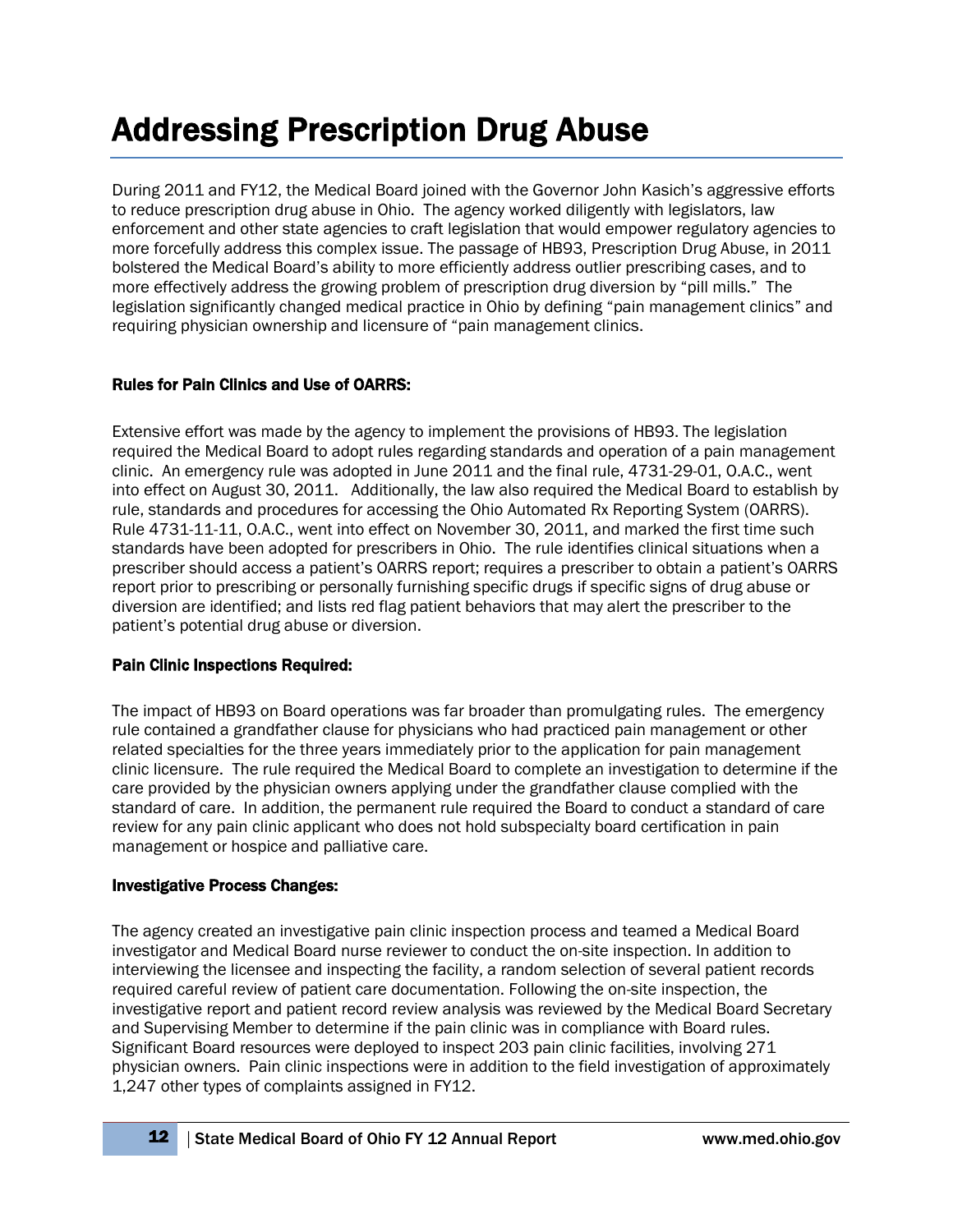# Addressing Prescription Drug Abuse

### New Investigative and Disciplinary Tools:

HB93 provided the Medical Board with some additional tools for investigating and disciplining licensees. First, the Medical Board investigators were authorized to inspect and copy any books, accounts, papers, records or documents in the course of an investigation. The "inspect and copy" tool has been incorporated into the investigative protocols used by the Medical Board's investigators. Next, the legislation allowed for the Medical Board to take disciplinary action based upon administrative actions taken by other licensing boards. Finally, HB93 allowed the Medical Board to conduct a special meeting by telephone to ratify a consent agreement that revokes or suspends a license, rather than having to wait for the regularly scheduled monthly meeting.

#### Collaborating with Other Agencies:

In FY12, the Medical Board increased its efforts to coordinate with law enforcement and other health care regulatory boards. Board members and senior staff members worked with cabinet agencies and other licensing boards on workgroups created by Governor Kasich's Opiate Task Force. Medical Board representatives participated in state task forces and worked with state, federal and local law enforcement on cases dealing with prescription drug abuse. Board investigators were involved in all active drug task forces in the state. Medical Board staff members coordinated investigative efforts on over-prescribing/pill mill cases with other agencies, such as the Board of Pharmacy, Board of Nursing and Dental Board to address prioritization of cases and to reduce barriers on crossjurisdictional issues. For example, the investigative staff of the Pharmacy Board, Nursing Board and Medical Board met on a regular basis to identify matters where there are issues involving all three boards and determining the most efficient ways to deal with the issues

#### Medical Board Disciplinary Actions Based on Inappropriate Prescribing:

The Medical Board reassessed its enforcement priorities and designated inappropriate prescribing cases as a high priority. In FY12, the Medical Board issued 190 disciplinary sanctions; 40 sanctions were based on inappropriate prescribing issues. Nineteen of the prescribing–based actions resulted in the revocation or permanent revocation of the doctor's medical license. Additionally, seven license suspensions were issued; three summary suspensions were imposed; two licensure applications were denied; and nine licensees were placed on probationary monitoring by the Medical Board.

#### Prescriber Education:

The Medical Board's educational and outreach efforts focused on making licensees aware of the new regulations through the Board's newsletter, FAQs and resource documents about the new rules, policy statements and educational presentations. In FY12, 34 of the 113 presentations provided by the Board addressed HB93 and subsequent regulations. The Medical Board continued to collaborate with professional organizations, such as the Ohio State Medical Association and the Ohio Hospital Association, to provide educational programs for prescribers.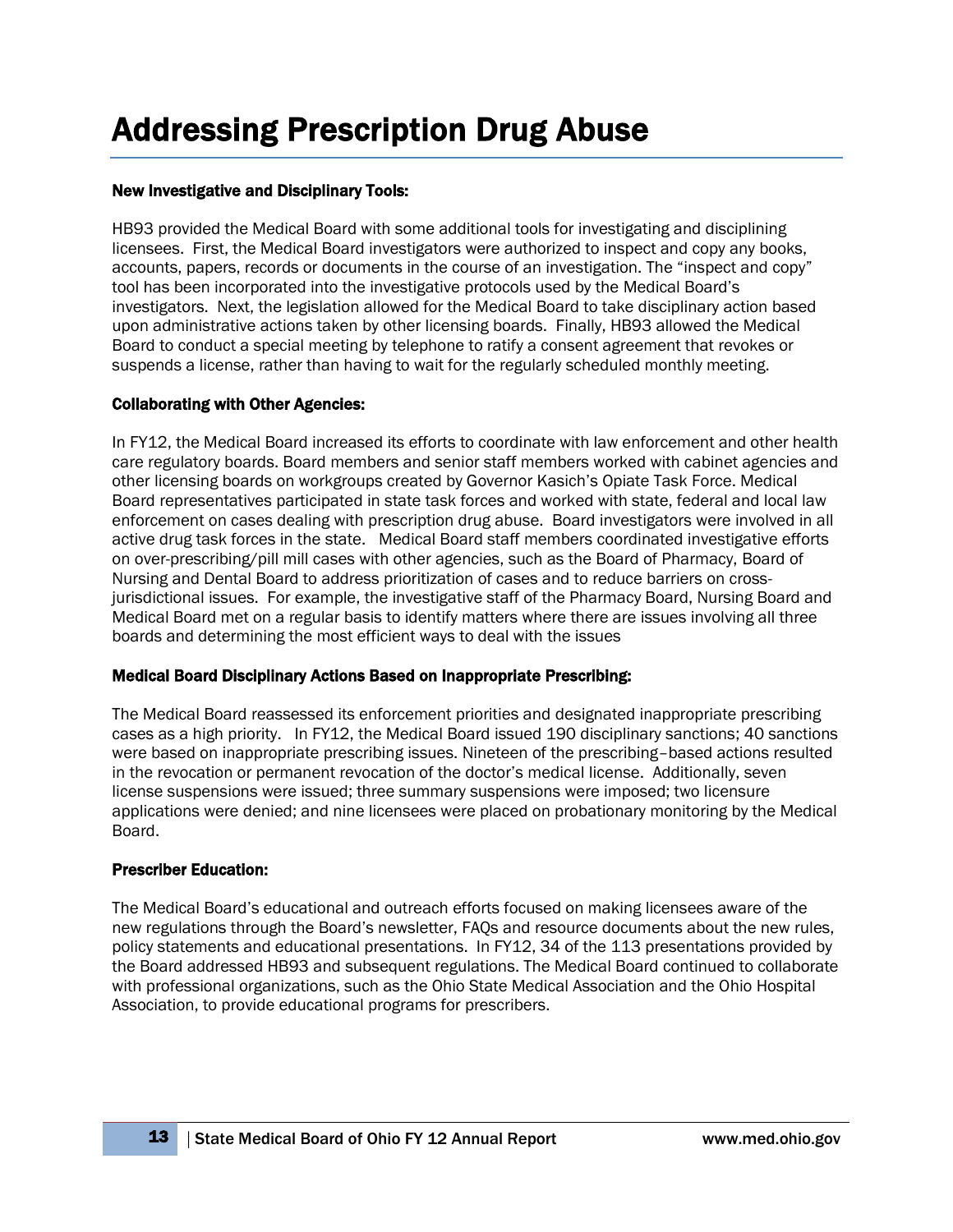# Disciplinary Activities

### National Recognition for Disciplinary Activity

In May 2012, Ohio ranked first among the states responsible for regulating 20,000 or more physicians according to a report published by Public Citizen Health Research Group, a national consumer advocacy organization.

Public Citizen rated medical licensing boards in terms of "serious" disciplinary actions imposed defined as license revocations, suspensions, surrenders, and probations or restrictions based upon the disciplinary actions taken in 2009 – 2011. The Ohio Medical Board has ranked in Public Citizen's top 10 each year since 1995.

### Disciplinary Sanctions Imposed

The following table illustrates the number and types of disciplinary sanctions imposed by the Medical Board during FY11 and FY12:

|                                               | <b>FY11</b>     | <b>FY12</b>     |
|-----------------------------------------------|-----------------|-----------------|
| <b>Total Sanctions</b>                        | 245             | 190             |
| Types of sanctions imposed:                   |                 |                 |
| Revocations                                   | 34              | 50              |
| <b>Indefinite Suspensions</b>                 | 65              | 41              |
| <b>Definite Suspensions</b>                   | 11              | $\overline{4}$  |
| Probations                                    | 67              | $\overline{53}$ |
| Reprimands                                    | 13              | 5               |
| <b>Practice Limitations</b>                   | $\overline{3}$  | $\overline{2}$  |
| Surrenders/Retirements                        | $\overline{13}$ | 9               |
| Disciplinary Licensure Denials or Withdrawals | 15              | $\overline{9}$  |
| <b>Summary Suspensions</b>                    | 11              | $\overline{8}$  |
| <b>Automatic Suspensions</b>                  | $\mathbf{1}$    | $\overline{3}$  |
| <b>Immediate Suspensions</b>                  | 6               | $\overline{0}$  |
| No Penalty Imposed                            | $\overline{4}$  | $\overline{4}$  |
| Interim Agreement to cease practice           | 1               | 0               |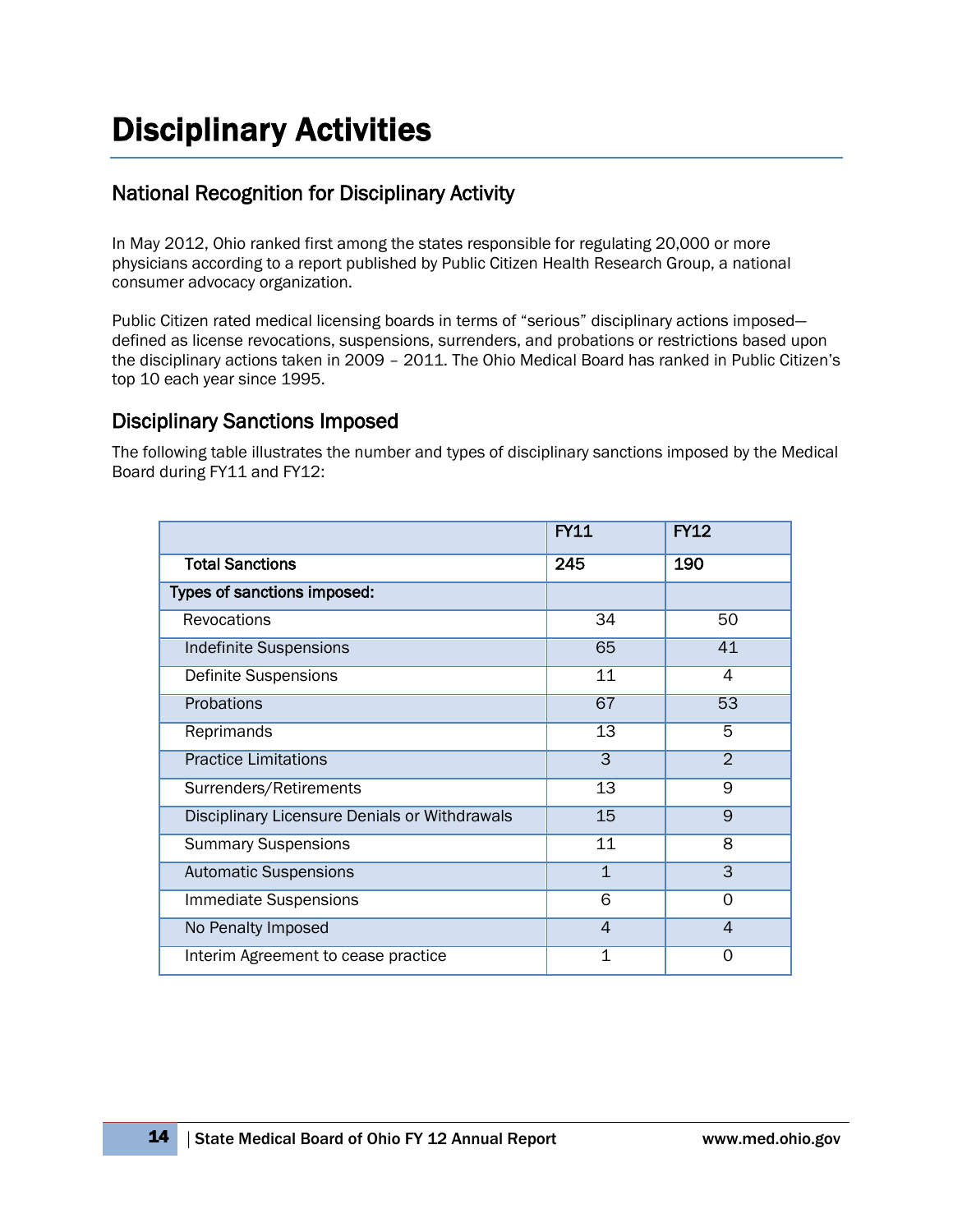# Board Action Definitions

| PERMANENT REVOCATION | The permanent loss of a certificate to practice in Ohio and the inability, at<br>any time, to reapply for or hold any certificate to practice in Ohio. An<br>individual whose certificate has been permanently revoked shall forever<br>thereafter be ineligible to hold any certificate to practice, and the board<br>shall not accept from that individual an application for reinstatement or<br>restoration of the certificate or for issuance of a new certificate. (Rule<br>4731-13-36 (A), Ohio Administrative Code)                                                                                                                                                                                                                     |
|----------------------|-------------------------------------------------------------------------------------------------------------------------------------------------------------------------------------------------------------------------------------------------------------------------------------------------------------------------------------------------------------------------------------------------------------------------------------------------------------------------------------------------------------------------------------------------------------------------------------------------------------------------------------------------------------------------------------------------------------------------------------------------|
| <b>REVOCATION</b>    | The loss of a certificate to practice in Ohio. An individual whose<br>certificate has been revoked shall be eligible to submit an application for<br>a new certificate. All disciplinary action taken by the board against the<br>revoked certificate shall be made a part of the board's records for any<br>new certificate granted under this rule. (Rule 4731-13-36 (B), Ohio<br>Administrative Code)                                                                                                                                                                                                                                                                                                                                        |
| <b>SUSPENSION</b>    | The temporary loss of a certificate to practice in Ohio. A suspension shall<br>be imposed for either a definite or an indefinite period of time. (Rule<br>4731-13-36 (C), Ohio Administrative Code)                                                                                                                                                                                                                                                                                                                                                                                                                                                                                                                                             |
| <b>LIMITATION</b>    | Precludes the certificate holder from engaging in a particular conduct or<br>activity, to impose conditions on the manner in which that conduct or<br>activity may be performed, or to require the certificate holder to abide by<br>specific conditions in order to continue practicing medicine. A limitation<br>shall be either temporary or permanent. (Rule 4731-13-36 (D), Ohio<br>Administrative Code)                                                                                                                                                                                                                                                                                                                                   |
| <b>PROBATION</b>     | A situation whereby the certificate holder shall continue to practice only<br>under conditions specified by the board. Failure of the certificate holder<br>to comply with the conditions of probation may result in further<br>disciplinary action being imposed by the board. The probation period<br>shall be for either a definite or indefinite term. If probation is for an<br>indefinite term, the board shall establish a minimum probation period<br>and the board shall release the certificate holder from the conditions of<br>probation upon completion of the minimum probation period and upon<br>the board's determination that the purpose of probation has been<br>fulfilled. (Rule 4731-13-36 (E), Ohio Administrative Code) |
| PERMANENT DENIAL     | The permanent denial of an application for a certificate to practice in<br>Ohio. An individual whose application for a certificate has been<br>permanently denied shall forever thereafter be ineligible to apply to the<br>board for any certificate to practice, and the board shall not accept from<br>that individual an application for issuance of a certificate. (Rule 4731-<br>13-36 (J), Ohio Administrative Code)                                                                                                                                                                                                                                                                                                                     |
| <b>REPRIMAND</b>     | The certificate holder is formally and publicly reprimanded in writing.<br>(Rule 4731-13-36 (F), Ohio Administrative Code)                                                                                                                                                                                                                                                                                                                                                                                                                                                                                                                                                                                                                      |
| NO FURTHER ACTION    | The Board finds that a violation occurred but declines to impose any<br>disciplinary sanction. (Rule 4731-13-36 (G) Ohio Administrative Code)                                                                                                                                                                                                                                                                                                                                                                                                                                                                                                                                                                                                   |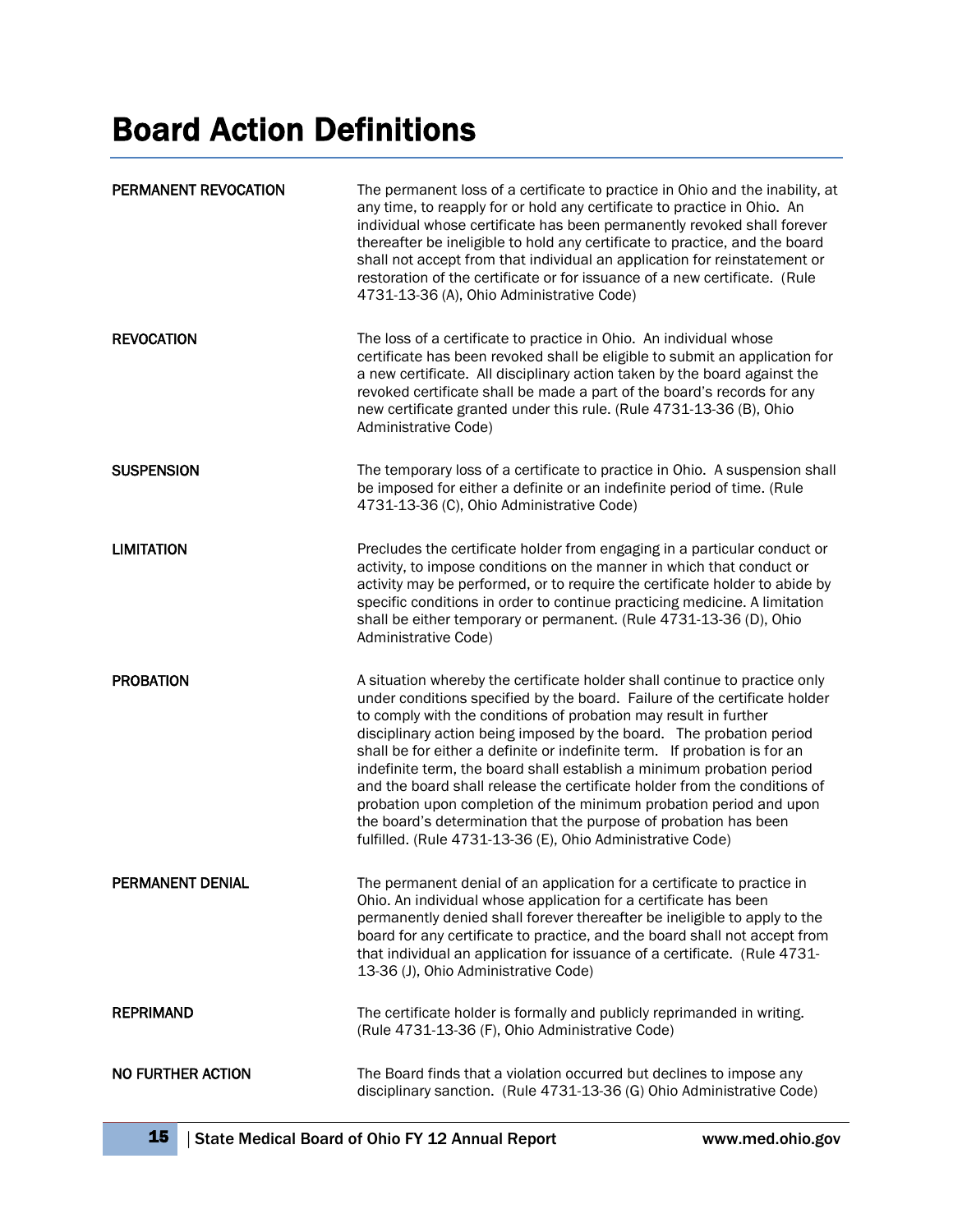## Board Action Definitions

| <b>DENIAL</b>                               | The denial of an application for a certificate to practice in Ohio. An<br>individual whose application for a certificate has been denied shall be<br>eligible to submit a new application for a certificate. In determining<br>whether to grant a new application, the board may consider any statutory<br>violations that were committed by the individual before or after the denial<br>of the individual's previous application, including those that formed the<br>basis for the denial. (Rule 4731-13-36 (K), Ohio Administrative Code) |
|---------------------------------------------|----------------------------------------------------------------------------------------------------------------------------------------------------------------------------------------------------------------------------------------------------------------------------------------------------------------------------------------------------------------------------------------------------------------------------------------------------------------------------------------------------------------------------------------------|
| <b>CONSENT AGREEMENT</b>                    | Conditions and limitations placed on licensee's practice by mutual<br>agreement with the Medical Board.                                                                                                                                                                                                                                                                                                                                                                                                                                      |
| <b>VOLUNTARY SURRENDER</b>                  | Practitioner surrenders license to practice in lieu of further disciplinary<br>proceedings; may authorize the Board to revoke the practitioner's license<br>without further legal proceedings.                                                                                                                                                                                                                                                                                                                                               |
| <b>DISMISSAL</b>                            | The board finds that no violation has occurred. (Rule 4731-13-36 (H),<br>Ohio Administrative Code)                                                                                                                                                                                                                                                                                                                                                                                                                                           |
| <b>SUMMARY SUSPENSION</b>                   | License to practice is suspended prior to a hearing based on clear and<br>convincing evidence of a violation and that continued practice by the<br>licensee poses a danger of immediate and serious harm to the public.<br>(Section 4731.22 (G), Ohio Revised Code)                                                                                                                                                                                                                                                                          |
| <b>AUTOMATIC SUSPENSION</b>                 | License to practice is suspended prior to a hearing when a licensee<br>pleads guilty to, is found by a judge or jury to be guilty of, or is found<br>eligible for intervention in lieu of conviction in this state or treatment or<br>intervention in lieu of conviction in another jurisdiction for specified<br>crimes of violence. (Section 4731.22 (I), Ohio Revised Code)                                                                                                                                                               |
|                                             | License to practice is automatically suspended if the licensee if adjudged<br>by a probate court to be mentally ill or mentally incompetent. (Section<br>4731.221, Ohio Revised Code)                                                                                                                                                                                                                                                                                                                                                        |
| <b>IMMEDIATE SUSPENSION</b>                 | License to practice is suspended prior to a hearing pursuant to Section<br>3719.121, Ohio Revised Code, when a licensee pleads guilty to, is found<br>by a judge or jury to be guilty of, or is found eligible for treatment in lieu of<br>conviction of a felony drug abuse offense.                                                                                                                                                                                                                                                        |
| <b>INTERIM AGREEMENT</b>                    | Licensee agrees to cease practice or to practice with limitations until the<br>administrative hearing process is completed and the Board issues a Final<br>Order imposing a disciplinary sanction.                                                                                                                                                                                                                                                                                                                                           |
| <b>NOTICE OF OPPORTUNITY</b><br>for HEARING | In compliance with Ohio's Administrative Procedures Act (Chapter 119,<br>Ohio Revised Code), a formal notice letter is sent to an individual<br>informing them that the Medical Board intends to take action based upon<br>the reasons listed in the letter. The letter also advises the individual that<br>they may request a hearing on the matter but the hearing request must<br>be received within 30 days of the date the notice was mailed by the<br>Board.                                                                           |

Medical Board disciplinary actions are published each<br>available on the Medical Board's website. Medical Board disciplinary actions are published each month in the *Formal Action Report*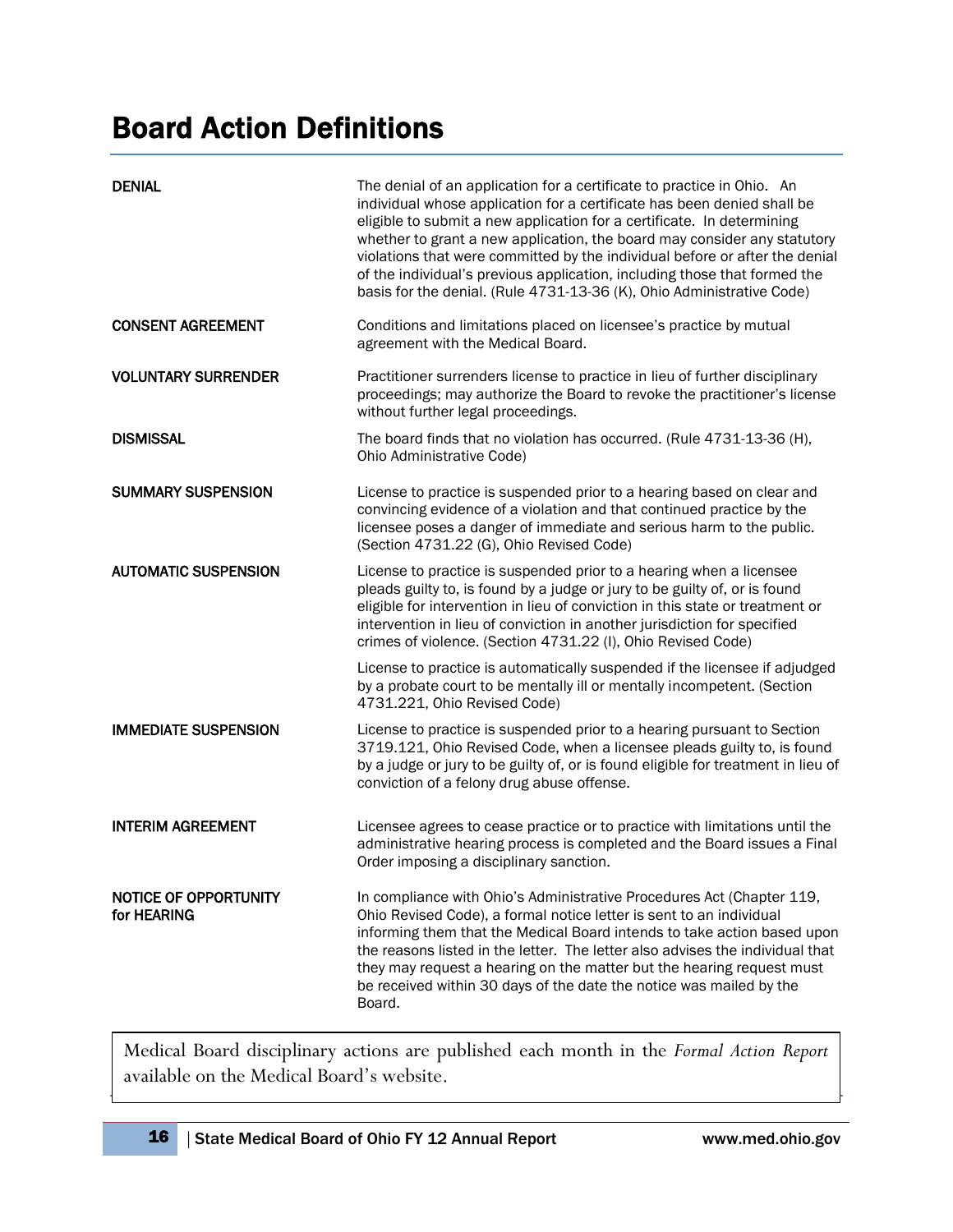# Quality Intervention Program (QIP)

Adopted into law in 1996, the Quality Intervention Program (QIP) is part of the Medical Board's confidential investigatory processes and is designed to address quality of care complaints that do not appear to warrant intervention via formal disciplinary action. QIP focuses on cases in which poor practice patterns are beginning to emerge or the licensee has failed to keep up with changes in practice standards. With a successful intervention, the licensee benefits by improving practice methods; patients benefit from having a better practitioner available to address their healthcare needs; and the Medical Board protects the public without an adverse impact on the availability of care in the community.

A key component of the program is the use of two Quality Intervention panels, each comprised of six physicians and one consumer member who are responsible for assessing the practice of the licensee referred to the program and making recommendations to the Board's Secretary and Supervising Member based upon their assessment. Between January 2000 and June 2012, the Board's Quality Intervention panels reviewed 1,305 such cases and 237 licensees were directed into focused re-education to address deficiencies identified through expert panel review. Courses related to improving medical record keeping practices and prescribing controlled substances were the most frequent referrals suggested by the QIP panels. Section 4731.22(O), Ohio Revised Code, requires licensees participating in an individual education program recommended by the QIP to pay any costs related to that educational program.

| <b>QIP panel activities</b>                                                                                                                                                                                                                                                                      | <b>FY10</b> | <b>FY11</b> | <b>FY12</b> |
|--------------------------------------------------------------------------------------------------------------------------------------------------------------------------------------------------------------------------------------------------------------------------------------------------|-------------|-------------|-------------|
| <b>Case closed</b> $-$ no quality of care concerns identified<br>by QIP panel; no further action needed by the Board                                                                                                                                                                             | 46          | 55          | 48          |
| Licensee referred for remedial education -<br>panel identified remediable practice deficiencies; doctor<br>notified of outcome of panel review and directed to<br>appropriate educational program                                                                                                | 24          | 18          | 19          |
| <b>Caution letter sent to licensee – licensee</b><br>advised of practice concerns but remedial education not<br>necessary and no other action needed by the Board                                                                                                                                | 30          | 20          | 22          |
| Referred to the Medical Board's Secretary<br>and Supervising Member for further action<br>- panels found practice deficiencies that did not appear<br>to be remediable. Cases may involve a number of<br>patients or practice deficiencies viewed by the panelists<br>as particularly egregious. | 13          | 2           | 4           |
| Total cases reviewed by QIP                                                                                                                                                                                                                                                                      | 113         | 95          | 93          |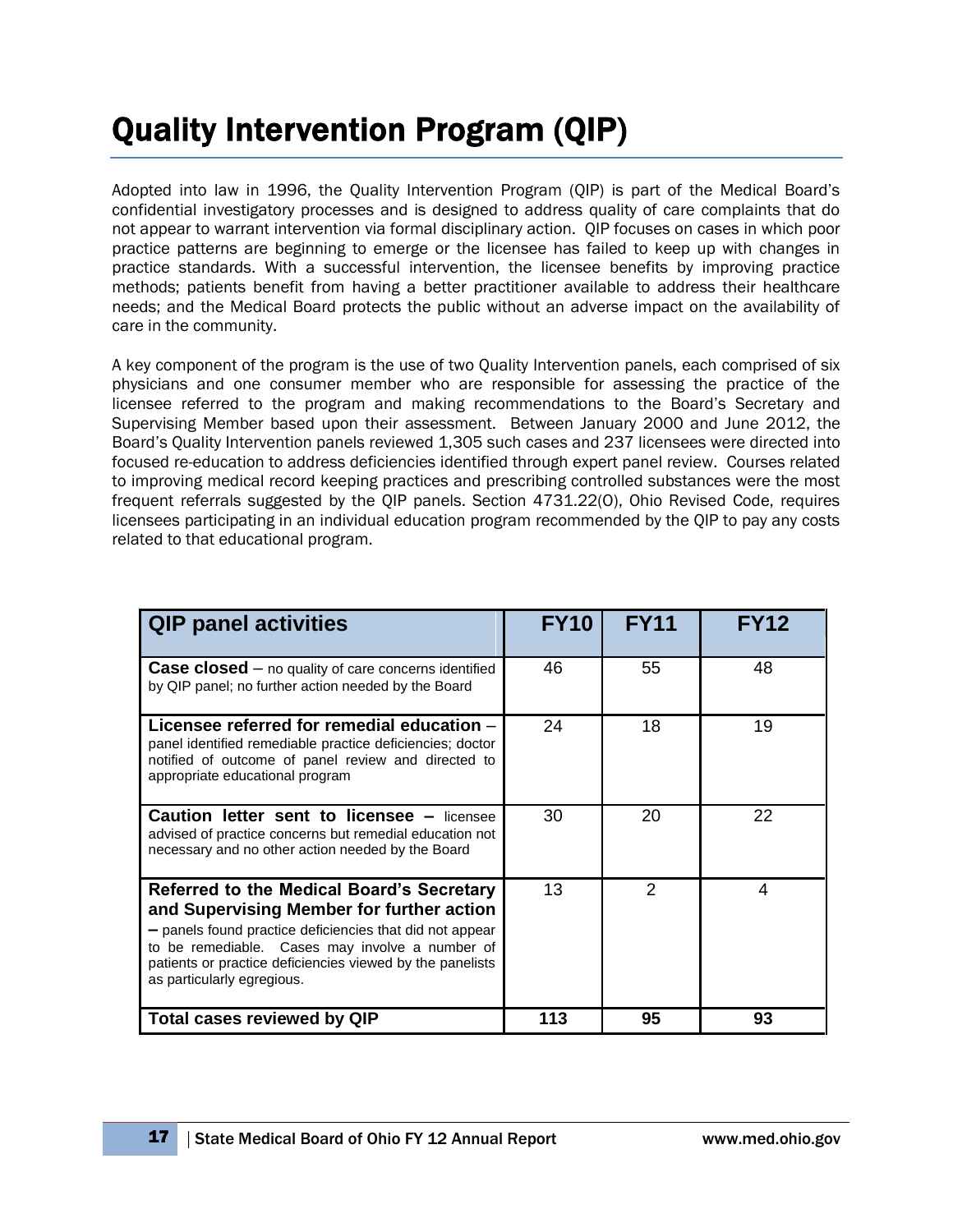# FY12 Legislative Update

Legislation passed in FY12 that impacted Medical Board operations is listed below:

### House Bill 66, Fraud Reporting System (Effective 5/4/2012)

The legislation requires agencies to inform current and new employees of the fraud reporting system, established in the bill and the means of reporting fraud and misuse of public funds by public offices or officials to the system.

### House Bill 78, Post Viability Abortions (Effective 10/20/2011)

In general, the legislation prohibits purposely performing or inducing or attempting to perform or induce an abortion on a pregnant woman carrying a viable unborn child and requires the State Medical Board to revoke a physician's license to practice medicine if the physician violates the provisions governing post-viability abortions. The legislation outlines requirements for viability testing of an unborn child and requires the State Medical Board to suspend for a period of not less than six months a physician's license to practice medicine if the physician violates the provisions governing viability testing.

The legislation requires a physician who has performed or induced an abortion or attempted to perform or induce an abortion to file a report with the Ohio Department of Health and provides that if a physician fails to comply with the reporting requirements, the physician is subject to disciplinary action by the State Medical Board.

#### House Bill 86, Criminal Sentencing Revisions (Effective 9/30/2011)

The legislation indirectly impact the grounds for discipline in the Medical Practice Act that permit the Board to take actions on licensees with findings of guilt, convictions, and findings of treatment in lieu of conviction.

#### House Bill 153, Biennial Budget (Certain Sections Effective 1/1/2012)

The legislation permits, rather than requires, the State Medical Board to administer a licensure examination for a certificate to practice the limited branches of medicine designated as massage therapy and cosmetic therapy.

In addition, the legislation requires that the Board adopt by rule a fee for administering an examination; or, if the Board does not administer an examination, specifying an acceptable examination and an acceptable score.

Finally, the legislation eliminates both the \$250 licensure examination fee and the \$35 examination of preliminary education fee. It instead establishes a \$150 certificate application fee and increases the biennial certificate registration fee to \$100 (from \$50).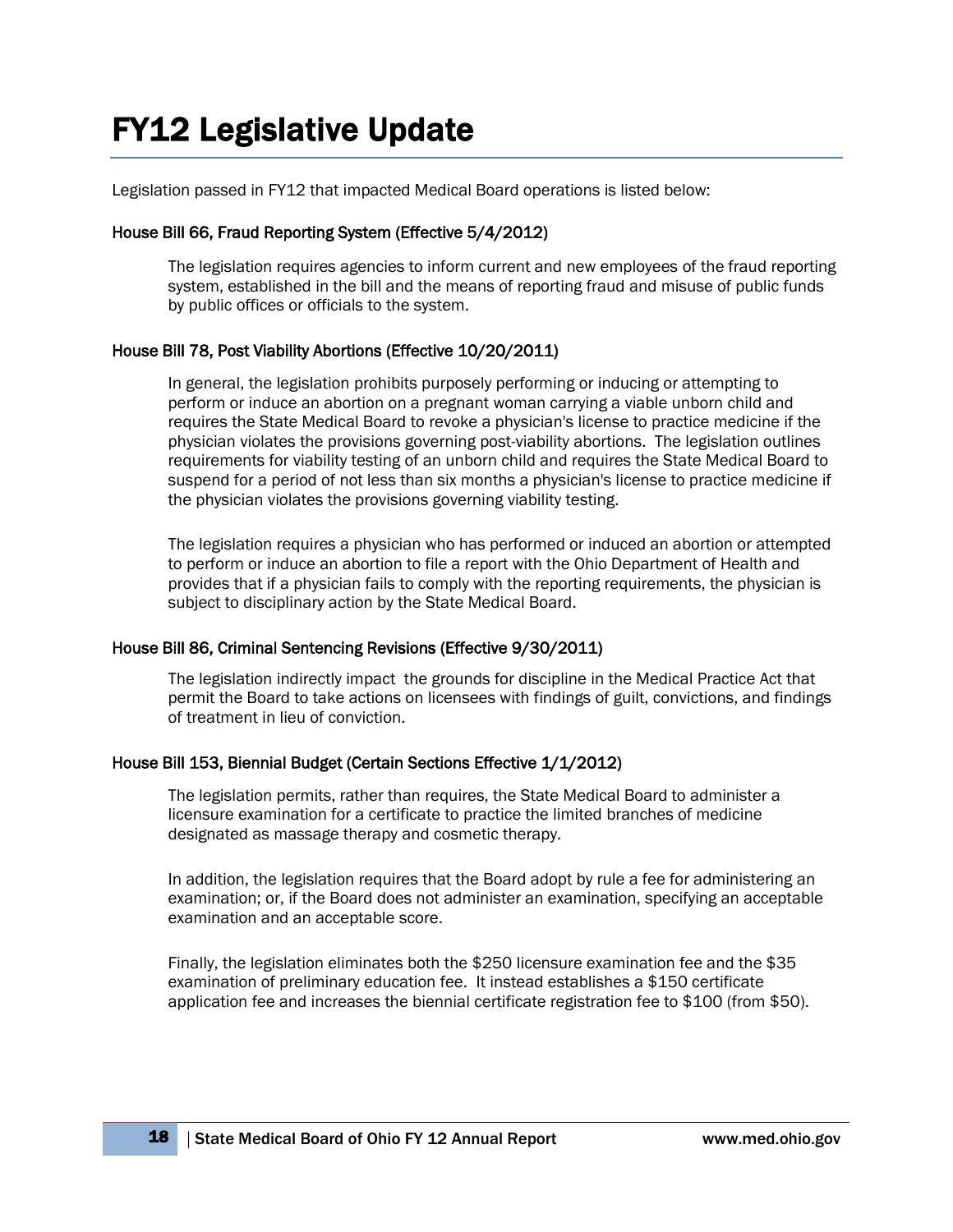### House Bill 262, Human Trafficking (Effective June 27, 2012)

The legislation includes language strongly recommending licensing boards adopt rules that require training in the recognition and handling of cases involving human trafficking for licensees who may encounter victims in the normal course of their practice. The bill also has requirements for education of Board employees regarding human trafficking.

### House Bill 292, Genetic Counselors – Clinical Professional Development Certificate (Certain Sections Effective 6/6/2012)

Clinical Research Faculty Certificates: The portion of the legislation effective 6/6/2012 revised Section 4731.293, Ohio Revised Code, and authorized the State Medical Board to issue without examination a clinical research faculty certificate to eligible applicants. Applicants are required to hold a current, unrestricted license to practice medicine and surgery or osteopathic medicine and surgery issued by another state or country; be appointed to serve in this state on the academic staff of a medical school accredited by the liaison committee on medical education or an osteopathic medical school accredited by the American Osteopathic Association; and be an international medical graduate who holds a medical degree from an educational institution listed in the international medical education directory.

Clinical Research Faculty Certificate holders may practice medicine and surgery or osteopathic medicine and surgery only as is incidental to the certificate holder's teaching or research duties at the medical school or the teaching hospital affiliated with the school. The certificate is eligible for renewal every three years.

### Senate Bill 2, Regulatory Reform (Certain Sections Effective January 1, 2012)

The legislation requires the agency to go through the Common Sense Initiative (CSI) rule review process when proposing new rules or amending existing rules. As part of the review process the agency is required to meet certain requirements for stakeholder feedback and to submit a business impact analysis report to CSI.

# FY12 Rules Update

During FY12, the Medical Board promulgated the following rules in the Ohio Administrative Code:

#### Rule 4731-29-01 Standards and Procedures for Operation of a Pain Management Clinic

The Board adopted an emergency rule regarding standards and operation of a pain management clinic in June 2011. The final rule, 4731-29-01, O.A.C., went into effect on August 30, 2011. The final rule:

- Sets standards for physician ownership of a pain management clinic
- Establishes operational standards for physician owners to use in the supervision of employees at a pain management clinic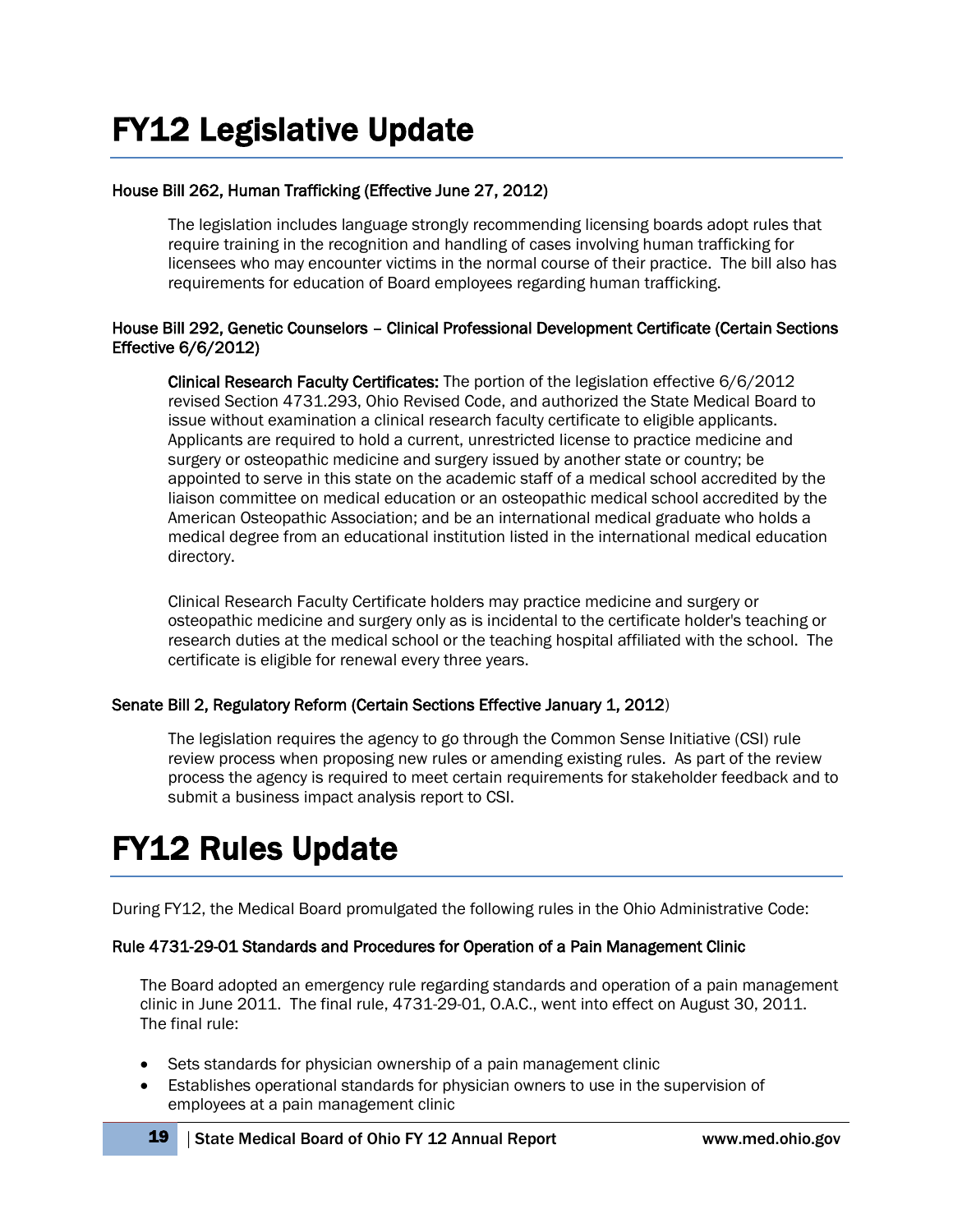### Rule 4731-29-01 continued:

• Requires all physician owners and physicians working at a pain management clinic to have 20 hours Category I continuing medical education (CME) in pain medicine every two years; one or more of the CME courses must address the potential for addiction

### Rule 4731-11-11, Standards and Procedures for Accessing OARRS

The rule went into effect on November 30, 2011, to encourage prescribers to access OARRS, Ohio's prescription monitoring program managed by the Ohio Board of Pharmacy. The rule:

- Identifies clinical situations when a prescriber should access a patient's OARRS report
- Requires a prescriber to obtain a patient's OARRS report prior to prescribing or personally furnishing a controlled substance, or tramadol if specific signs of drug abuse or diversion are identified
- Lists red flag patient behaviors that may alert the prescriber to the patient's potential drug abuse or diversion

The Medical Board published Frequently Asked Questions (FAQs) about Rules 4731-29-01 and 4731-11-11, O.A.C. The publications are posted on the Medical Board's website.

#### Rule 4731-25-01, Office Based Surgery definition amendment

The definition of "office setting" included in Rule 4731-25-01(I), O.A.C., was amended to specify that compliance with the rule requires one to hold a license as an ambulatory surgical center issued by the Ohio Department of Health. The prior language required that one need only have applied for the license to be compliant.

#### Physician Assistant Formulary Updated – Rule 4731-2-06 & Appendix A

The Medical Board amended the physician assistant formulary which is composed of two documents: Rule 4730-2-06, O.A.C., and Appendix A to the rule, which contains the actual formulary. Only Appendix A, the formulary, was amended, and went into effect on January 24, 2012. The formulary identifies medications a PA with prescriptive authority may prescribe, may not prescribe, and prescribe only after physician initiation or consultation with required documentation in the patient record.

### Chapter 4731-1, Ohio Administrative Code, Massage Therapy and Cosmetic Therapy Rules changes:

Portions of Chapter 4731-1 O.A.C. were updated. The new or amended rules went into effect on January 24, 2012. Rule 4731-1-12(C), O.A.C., recognizes the National Massage and Bodywork Licensing Examination (Blix) administered through the Federation of State Massage Therapy Boards as the Ohio licensing examination for massage therapists. The massage therapy licensing exam formerly administered by the Medical Board has been discontinued.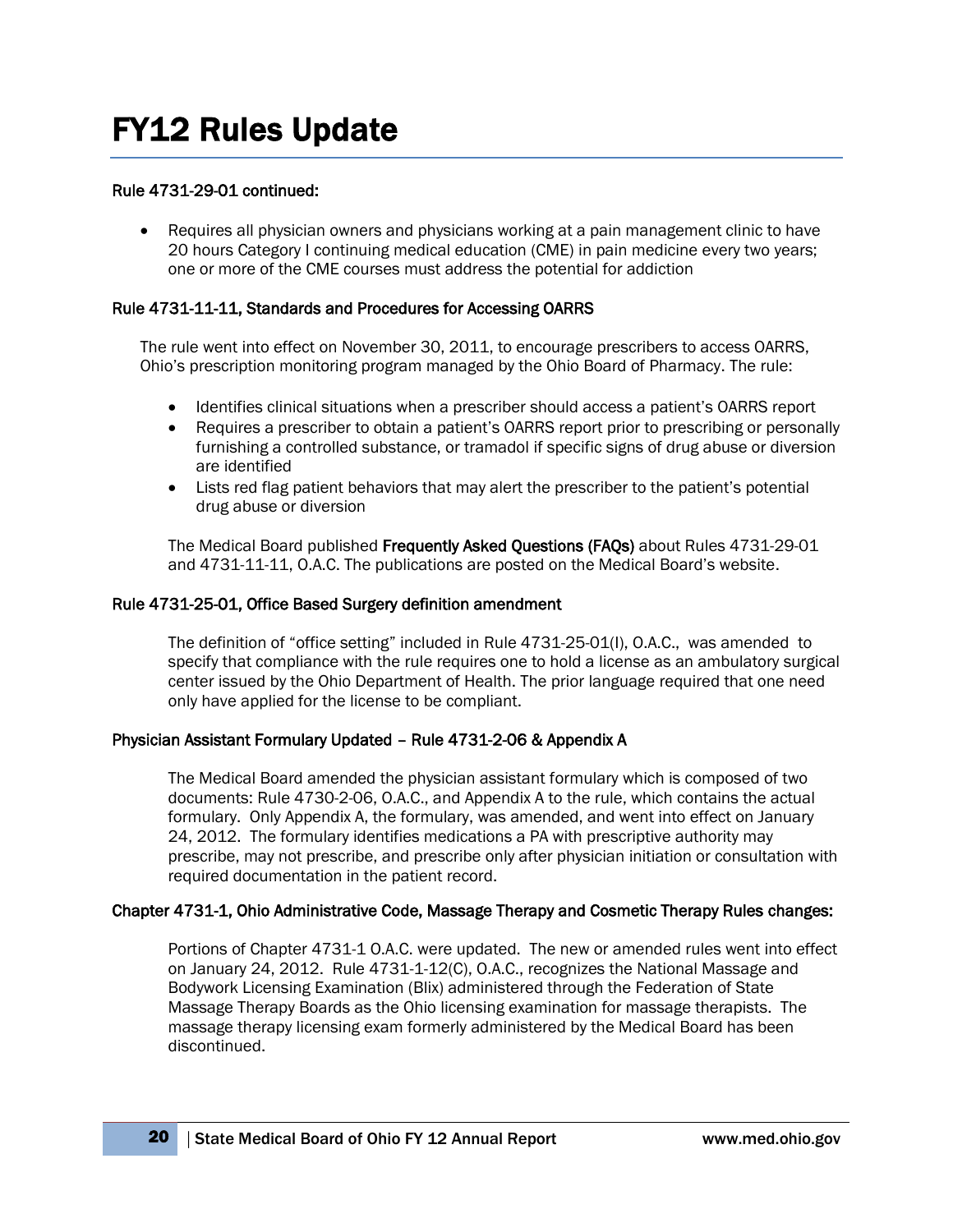# FY12 Rules Update

### Chapter 4731-1 continued:

As of January 24, 2012, eligible massage therapy applicants are able to take the computerbased Blix examination throughout the year instead of waiting for the Ohio examination formerly administered twice per year by the Medical Board.

Other updates to the rules include:

Cosmetic therapy rules were separated from the massage therapy rules to improve readability. (See Rules 4731-1-07, 4731-1-09, 4731-1-10, and 4731-1-13, O.A.C.). Cosmetic therapist applicants will continue with a Medical Board administered licensure exam. (See Rule 4731-1-11, O.A.C.).

Rule 4731-1-15(B), O.A.C., now requires approved schools offering courses in Massage Therapy or Cosmetic Therapy to provide the student with a written notice regarding the impact of arrests, charges, or convictions of criminal offenses on licensure eligibility at, or before, a student is accepted for admission to a Massage Therapy or Cosmetic Therapy training program. The notice informs the student that arrests, charges or criminal convictions may be cause to deny or limit licensure or employment opportunities in specific careers and may limit the student's ability to obtain financial aid.

Additionally, Rule 4731-1-15 (C), O.A.C., requires that a student must have a high school diploma, or equivalent, for admission to a massage therapy training program.

# Policies Adopted in FY12

The Medical Board approved the following policy statements:

### Practice Guidance Statement - Prescribing for Self and Family Members - February 2012

The practice guidance statement reminds physicians of the requirements in Rule 4731-11- 08, O.A.C., *Utilizing Controlled Substances for Self and Family Members.* The rule prohibits prescribing of controlled substances to oneself or their close family members; permits physicians to use controlled substances to treat a family member in an emergency situation and requires the treatment to be documented in a patient record; and prohibits selfprescribing or self-administering of controlled substances.

#### Statement on the Corporate Practice of Medicine - March 2012

The statement clarifies that Ohio law does not prohibit an Ohio licensed physician from rendering medical services as an employee of a corporation or any other form of business entity.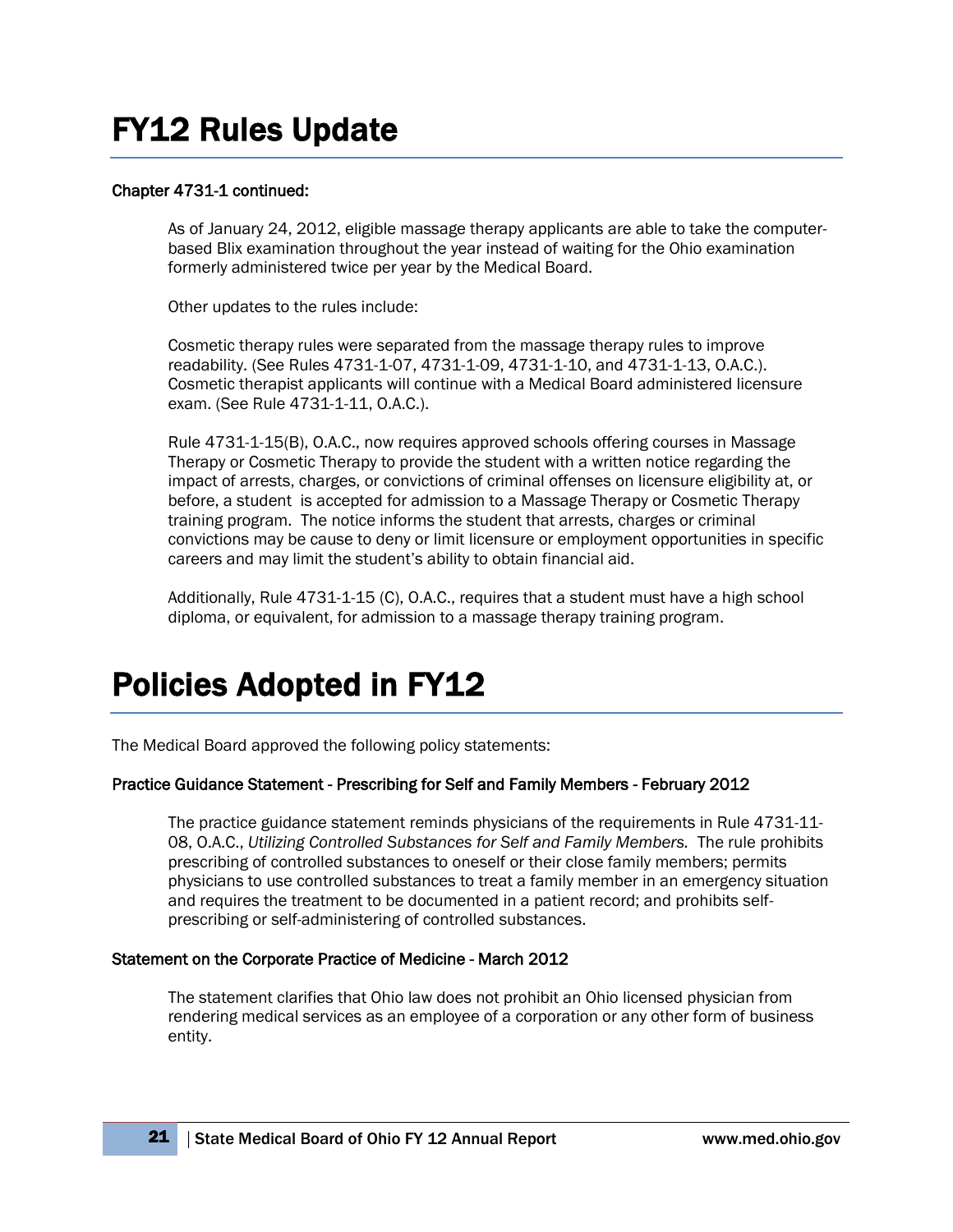### Anesthesiologist Assistants: Performing Epidural and Spinal Anesthetic Procedures - March 2012

The statement clarifies that Ohio licensed anesthesiologist assistants may perform epidural and spinal anesthetic procedures as requested by and performed under the direction of a supervising anesthesiologist who is physically present in the room.

### Improving Patient Care Through Enhanced Use of OARRS - April 2012

The document focuses provider attention on the role OARRS (Ohio Automated Rx Reporting System) can play in improving patient care. The document references the requirements included in Rule 4731-11-11, Ohio Administrative Code, Standards and Procedures for Review of Ohio Automated Rx Reporting Systems (OARRS).

#### Position Statement on Telemedicine - May 2012

The statement gives an overview of Ohio's current telemedicine regulations and cautions that licensees practicing via telemedicine will be held to the same standards of care as licensees employing more traditional in-person medical care. A failure to conform to appropriate standards of care, whether that care is rendered in-person or via telemedicine, may subject the licensee to l discipline by the Medical Board.

### Improving the Integrity of OARRS and Reducing Risks of Doctor Shopping - May 2012

The document focuses provider attention on ways to reduce the risks of prescription drug diversion and so-called doctor shopping, by encouraging use of the Ohio Automated Rx Reporting System (OARRS). Prescribers are also encouraged to include the patient's name, address and date of birth on prescriptions as these three elements are used by OARRS to accurately assign prescription data to a given patient.

### Physician Participation in Deal-Of-The-Day Offers - May 2012

The policy statement indicates that a physician is not engaged in fee-splitting if the physician participates in deal-of-the-day mechanisms such as Groupon, Angie's List, Big Deal, Living Social, or similar mechanisms. The policy statement also includes possible perils the physician should consider before offering services through a deal-of-the-day program.

#### Podiatric Participation in Medication Reconciliation - Scope of Practice Inquiry Response - May 2012

In May, 2012, the Medical Board reviewed and discussed an inquiry regarding whether or not the actions required for post-surgical medication reconciliation exceed the scope of practice of a podiatrist.

The Board determined that a podiatric physician, who as part of medication reconciliation, continues a medication prescribed by an M.D. or D.O. for a condition not within the podiatric scope of practice is not considered to have prescribed the medication. Medication reconciliation ensures that the patient continues to receive all previously prescribed medications unless there is a documented explanation for any change. When performing medication reconciliation, a podiatric physician does not exceed the podiatric scope of practice merely by continuing previously prescribed medications for conditions that are not within the podiatric scope of practice.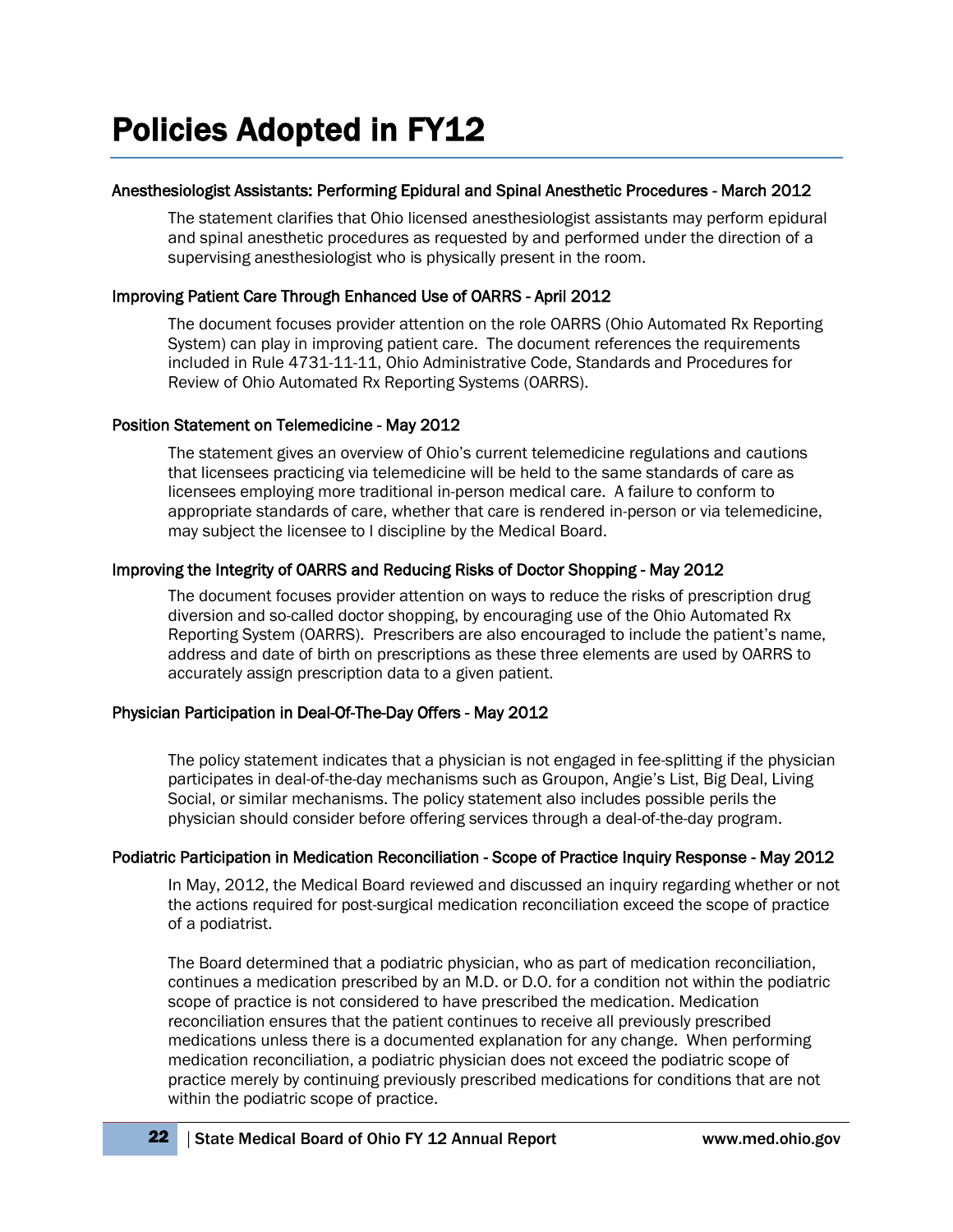# Educational Outreach Activities

### "Partners in Professionalism"

"Partners in Professionalism" is a joint educational project between the State Medical Board of Ohio and the Ohio University Heritage College of Osteopathic Medicine (OU-HCOM) to promote professionalism and the responsibilities of medical licensure to doctors-in-training. Nationally recognized as a model program by Administrators in Medicine, the innovative program introduces first year medical students to problematic behavior or practices that can jeopardize a medical career and place patients at risk. Program components include didactic presentations by Board executive staff, review and discussion of resource materials provided by the Board, and medical student attendance at a monthly Medical Board meeting. The Medical Board is working with leadership at other Ohio medical schools to include their medical students in the program.

### International Recognition of "Partners" Program:

The State Medical Board of Ohio was invited to participate in the International Association of Medical Regulatory Boards (IAMRA) Institute conference held September 26, 2010 in Philadelphia. Over 160 attendees from 33 countries participated in the Institute which preceded the IAMRA meeting. The Ohio presentation about the "Partners in Professionalism" program was the only one provided at the Institute about a program conducted by a medical regulatory board from the United States.

### Presentations and Publications:

Activities also include presentations and continuing medical education programs for state and national audiences. During FY12, 113 presentations were provided by the agency. Popular topics include the role of the Medical Board; defining professionalism in medical practice; understanding the medical licensure process; the impaired professional; and legal aspects of controlled substance prescribing.

Other educational outreach efforts include publication of the agency newsletter; publishing a report of licensure actions taken at the monthly Board meetings; presenting poster session displays at the annual meeting of the Federation of State Medical Boards; providing and responding to inquiries from local, state, national and international media; and managing social media, such as Facebook, to expand access to information about the Medical Board.

### Working With Stakeholders:

Working with key stakeholders is another aspect of the Medical Board's educational outreach program. The Medical Board participates in the annual meetings of state professional associations, including the Ohio State Medical Association, the Ohio Osteopathic Association, the Ohio Podiatric Medical Association, the Ohio Hospital Association, the Ohio Association of Physician Assistants, the Ohio Massage Therapy Association, the Ohio Academy of Family Physicians, and the Ohio Association of Health Plans.